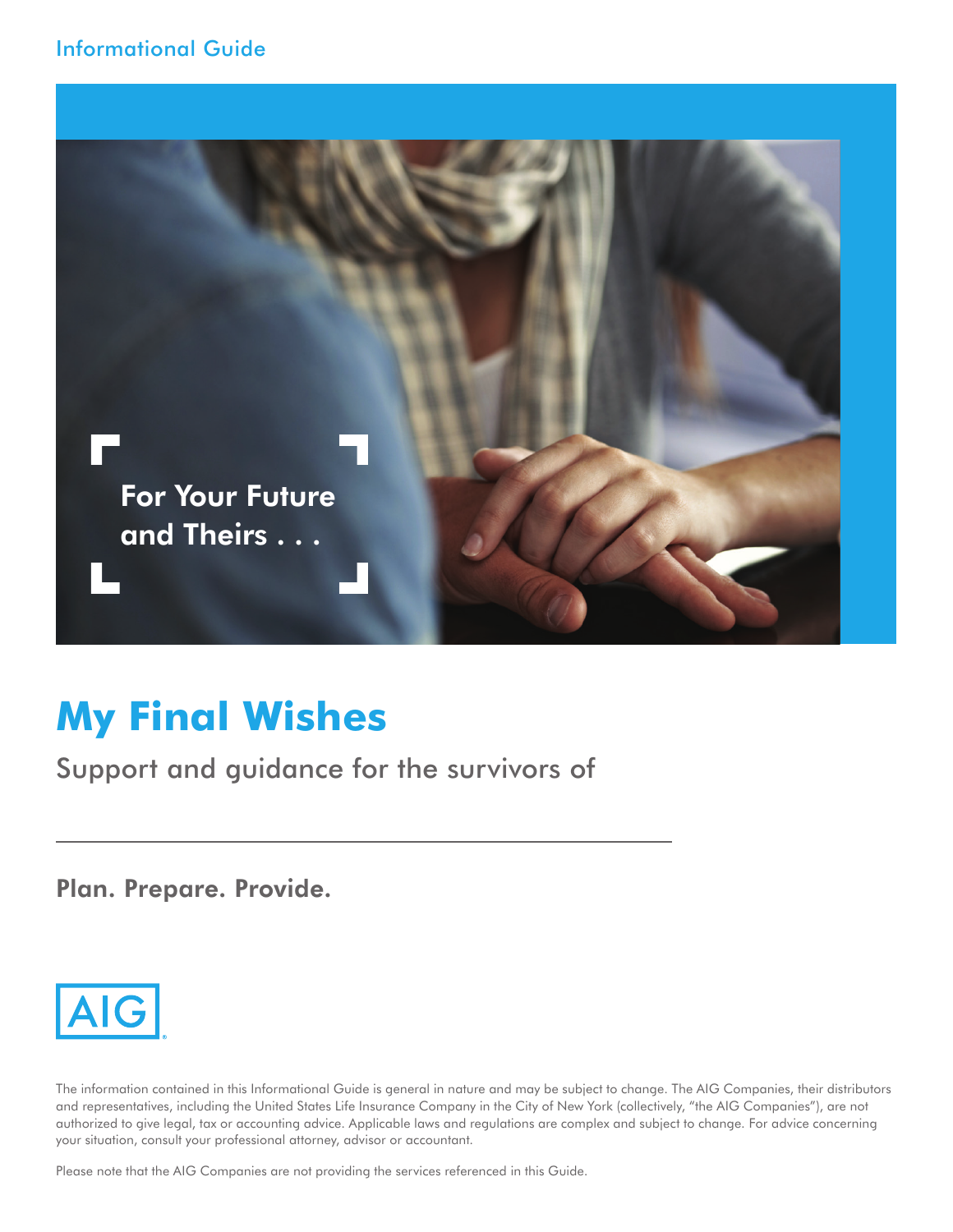## **Contents**

| $\mathbf{L}$ |  |
|--------------|--|
|              |  |
|              |  |
|              |  |
|              |  |
|              |  |
|              |  |
|              |  |
|              |  |
|              |  |
|              |  |
|              |  |
|              |  |
|              |  |
|              |  |
|              |  |
|              |  |
|              |  |
|              |  |
|              |  |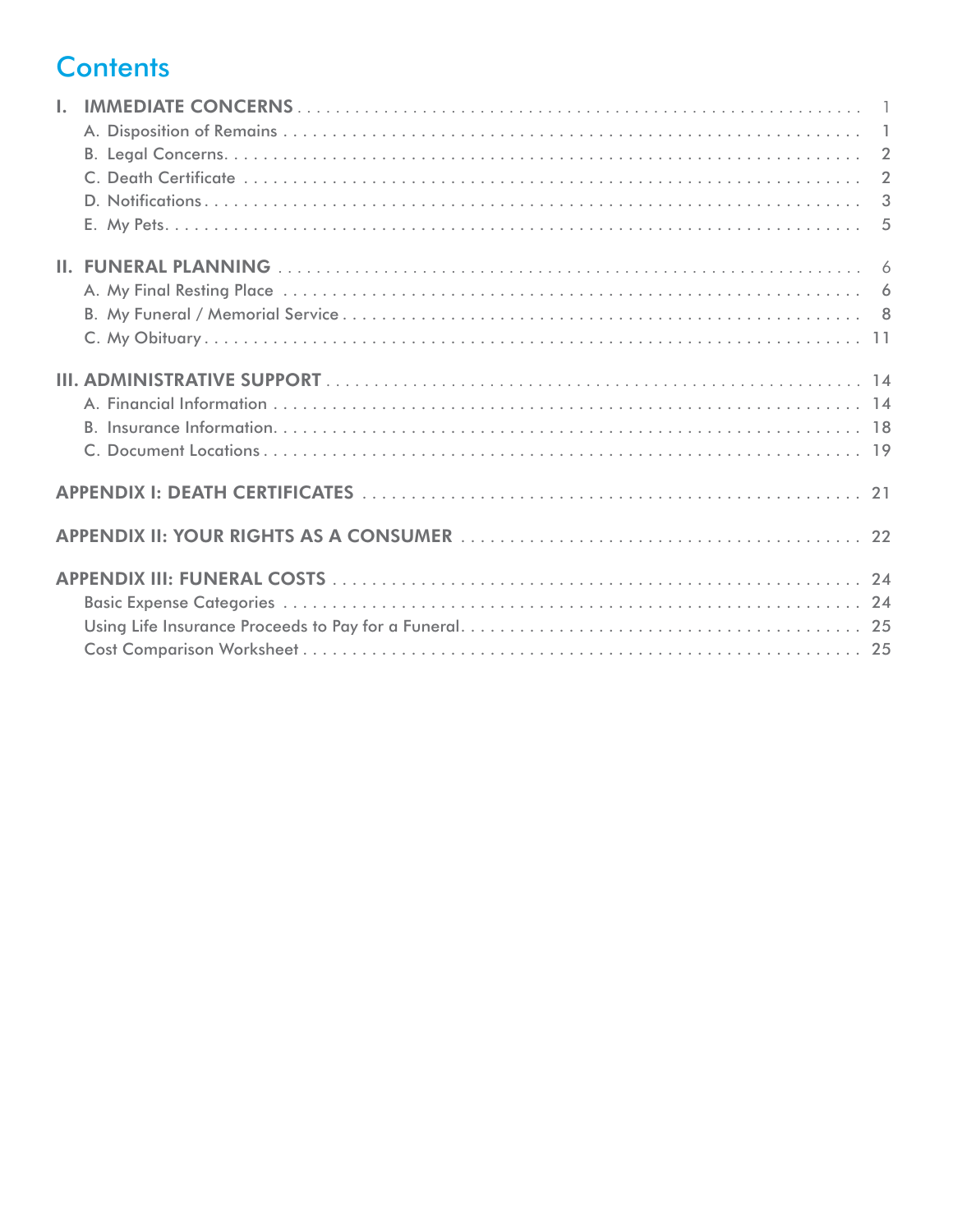"Our most basic common link is that we all inhabit this planet. We all breathe the same air. We all cherish our children's future. And we are all mortal."

– *John F. Kennedy*

We all know it's a good idea to invest in life insurance in order to provide some financial help to family members after we're gone. And it's commonly accepted that writing a will and keeping it updated can help ensure the smooth transition of belongings and assets to heirs. But have you ever stopped to ask yourself how prepared your loved ones would be to make all the decisions they'd be confronted with if they were to lose you?

Financial support isn't the only kind of support your family will need from you during the difficult days following your death. They'll also need guidance regarding your funeral preferences, as well as the practical information required to handle tasks like ordering your death certificate and finalizing your financial affairs.

With this comprehensive guide, you can provide those you love with the information they need to handle the practical aspects of your passing.

This PDF contains fillable fields, so you can download it to your computer, easily type in your answers (note that not all fields will apply to you) and save the completed document. Once you're finished, print a copy and put it in a safe place. You can also easily update this document as details change or preferences evolve over time. If possible, we recommend you sit down with your family and review the information you've entered, so they know what to expect when the time comes.

While nobody wants to contemplate his or her own mortality, you can give your loved ones a certain amount of peace of mind by maintaining an updated will, buying at least some life insurance, and completing this document, which will provide support and guidance regarding your final wishes when your family needs it most.

Please note that the AIG Companies do not capture or store any of the information you provide in this document and are not responsible for any communication of such information to third parties.

While we attempted to address the important issues involved in this process, you should be sure to reach out to a personal advisor(s) and/or attorney regarding your specific situation.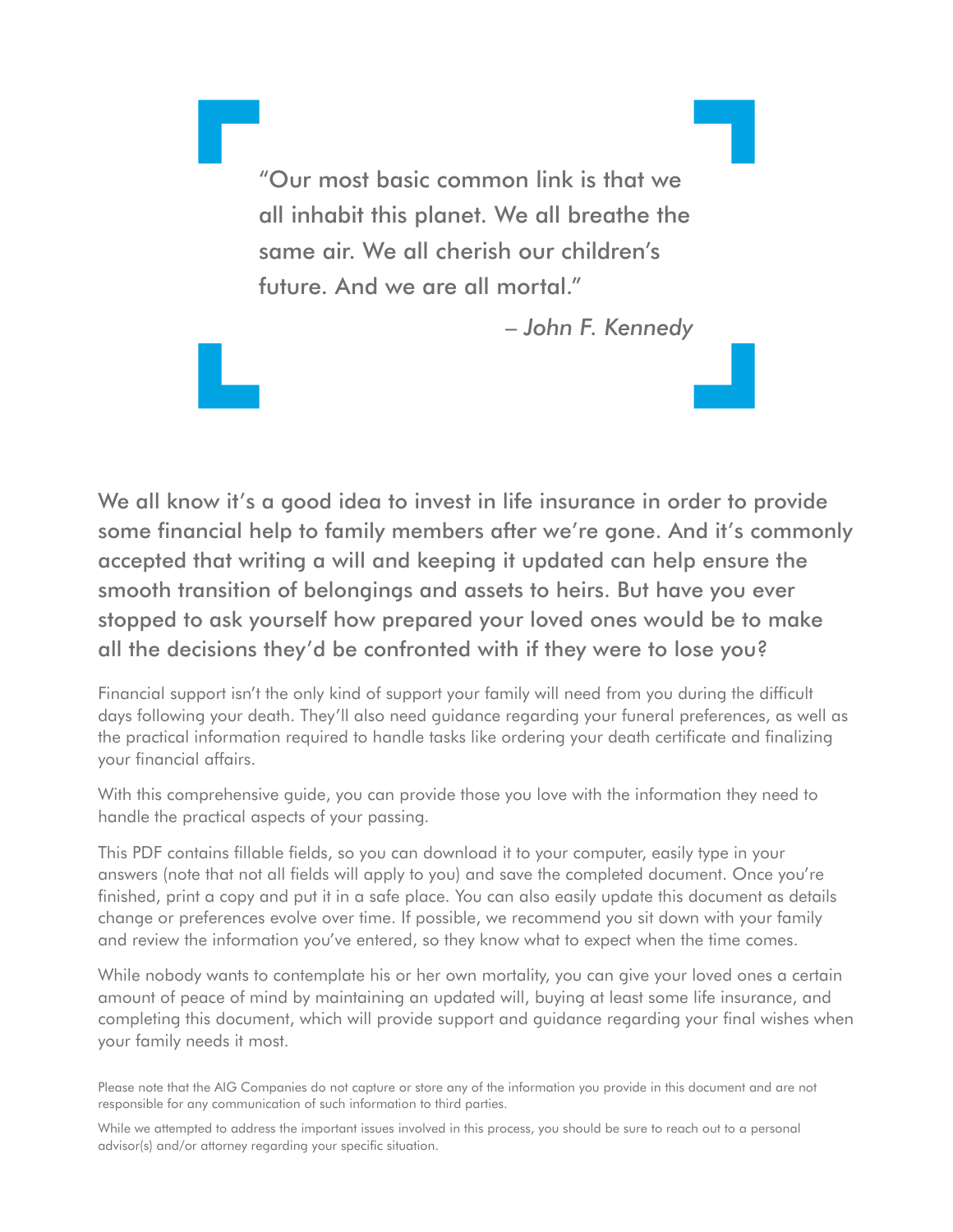## <span id="page-3-1"></span><span id="page-3-0"></span>I. IMMEDIATE CONCERNS

Immediately following your death, your survivors will be faced with a number of decisions that need to be made right away. Use this section to record the critical information they'll need to handle some of these immediate responsibilities quickly and efficiently, without having to search multiple sources for the answers.

### **A. Disposition of Remains**

Although it's not a topic anyone wants to dwell upon, your family will need to make arrangements for the immediate transport and storage of your body.

### Medical Donation

If you've agreed to be an organ or tissue donor, or to donate your body to medical science, let your family know, so they can inform the appropriate parties.

I am an organ or tissue donor.

Location of related documentation (driver's license, uniform donor card, etc.)

I have donated my body to a research facility or educational institution for scientific study.

| Organization or institution       |                                                                            |                                                                                                                                                                                                                                                                                                                                                                        |
|-----------------------------------|----------------------------------------------------------------------------|------------------------------------------------------------------------------------------------------------------------------------------------------------------------------------------------------------------------------------------------------------------------------------------------------------------------------------------------------------------------|
| Contact                           | Phone                                                                      | Email                                                                                                                                                                                                                                                                                                                                                                  |
| Location of related documentation |                                                                            |                                                                                                                                                                                                                                                                                                                                                                        |
|                                   | Remains will be buried onsite at the research facility.                    |                                                                                                                                                                                                                                                                                                                                                                        |
|                                   | Remains will be cremated and returned to my family within __________weeks. |                                                                                                                                                                                                                                                                                                                                                                        |
|                                   |                                                                            | Tip: Most organizations that accept medical donations for scientific study will return the cremated remains to your<br>family once they've completed their research. If you or your family members have specific preferences regarding the<br>final resting place of your remains, make sure you confirm that this service is provided by the organization you select. |
| <b>Temporary Accommodations</b>   |                                                                            |                                                                                                                                                                                                                                                                                                                                                                        |
| are made.                         |                                                                            | Once released to your family, your remains will need to be transported and stored while final arrangements                                                                                                                                                                                                                                                             |
|                                   | My remains should be transferred to the following funeral home.            |                                                                                                                                                                                                                                                                                                                                                                        |
| Funeral home name                 |                                                                            | Phone                                                                                                                                                                                                                                                                                                                                                                  |

Address

I have made arrangements at the above funeral home in advance - See Section II for details.

I have no funeral home preference; decision to be made by  $\Box$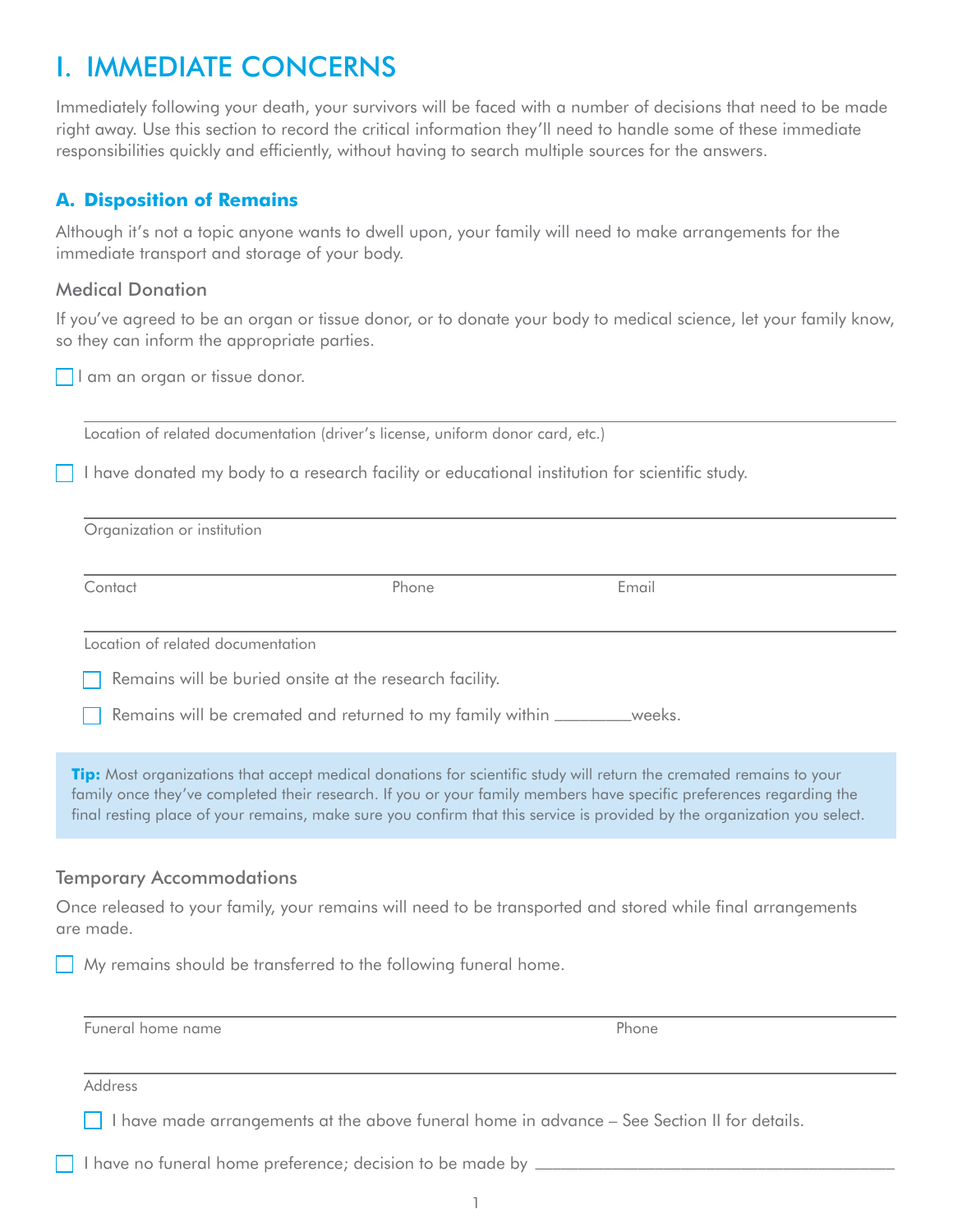## <span id="page-4-0"></span>**B. Legal Concerns**\*

In your will, you will name an executor or administrator for your estate. This individual may be any legal adult; however, many people choose to assign the job to an attorney or an accountant, but you can also name a family member. The executor is the person who is tasked with making sure all of your debts and taxes are paid. He or she will also be responsible for assembling your assets and confirming that they are distributed according to your wishes.

The following information will be necessary for your survivors to respond to immediate legal responsibilities.

| Attorney's name                                   | Phone                                                                                                                                                                                                                                                                                         | Email     |                                                                                                                                                                                                                                                        |  |
|---------------------------------------------------|-----------------------------------------------------------------------------------------------------------------------------------------------------------------------------------------------------------------------------------------------------------------------------------------------|-----------|--------------------------------------------------------------------------------------------------------------------------------------------------------------------------------------------------------------------------------------------------------|--|
| Estate executor/administrator name                | Phone                                                                                                                                                                                                                                                                                         | Email     |                                                                                                                                                                                                                                                        |  |
| Location of my will                               |                                                                                                                                                                                                                                                                                               |           |                                                                                                                                                                                                                                                        |  |
| in accordance with your state's intestate rules.  |                                                                                                                                                                                                                                                                                               |           | Tip: If you should die with no will in place, your estate will most likely be handled by an administrator appointed by a<br>probate court. This individual will collect your assets and pay your debts and taxes, then distribute any remaining assets |  |
|                                                   |                                                                                                                                                                                                                                                                                               |           |                                                                                                                                                                                                                                                        |  |
| Safe deposit box number                           | Bank                                                                                                                                                                                                                                                                                          |           | Location of key                                                                                                                                                                                                                                        |  |
| certified copy of your death certificate in hand. | Tip: If you keep your will and funeral-planning documents in your safe deposit box, give your executor or another<br>trusted individual signature access ahead of time, so he or she can retrieve these important documents without a                                                         |           |                                                                                                                                                                                                                                                        |  |
| or accountant.                                    | *This information does not constitute legal advice. The AIG Companies are not authorized to give legal, tax or accounting advice. Applicable laws<br>and regulations are complex and subject to change. For advice concerning your situation, consult your professional attorney, tax advisor |           |                                                                                                                                                                                                                                                        |  |
| <b>C. Death Certificate</b>                       |                                                                                                                                                                                                                                                                                               |           |                                                                                                                                                                                                                                                        |  |
|                                                   | the information they need to obtain your death certificate.                                                                                                                                                                                                                                   |           | Each state's application is a little different, but filling in the following information should provide your survivors                                                                                                                                 |  |
|                                                   | <b>Survivor Tip:</b> See Appendix I for more information about death certificates and a link to your state's application.                                                                                                                                                                     |           |                                                                                                                                                                                                                                                        |  |
| First name                                        | Middle name                                                                                                                                                                                                                                                                                   | Last name | Suffix                                                                                                                                                                                                                                                 |  |
| Maiden name                                       | Any other legal names by which you may be known                                                                                                                                                                                                                                               |           | Social Security number                                                                                                                                                                                                                                 |  |
| Date of birth                                     | Race or ethnic heritage                                                                                                                                                                                                                                                                       | Gender    | $\Box$ Female<br>Male                                                                                                                                                                                                                                  |  |

#### **Occupation**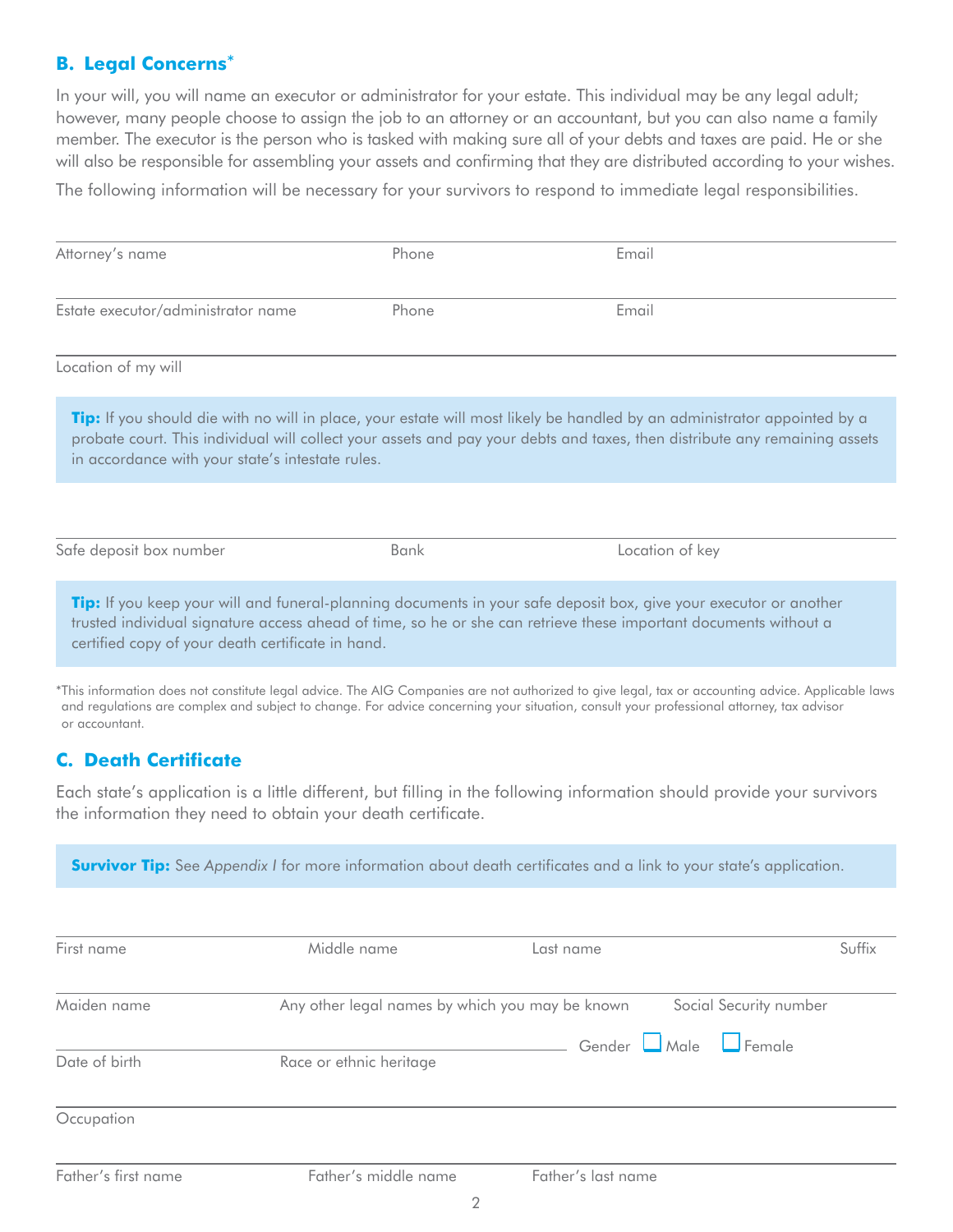<span id="page-5-0"></span>

| Mother's first name | Mother's middle name                                         | Mother's maiden name                                                                                                      |
|---------------------|--------------------------------------------------------------|---------------------------------------------------------------------------------------------------------------------------|
|                     | Marital status: Single Married Divorced UWidowed             |                                                                                                                           |
| Spouse's first name | Spouse's middle name                                         | Spouse's last name                                                                                                        |
|                     | death in order to obtain your loved one's death certificate. | <b>Survivor Tip:</b> You will also need the date of death, place of death (city, county and state) and address at time of |

## **D. Notifications**

Your survivors will probably already be aware of close family members and friends who should be notified of your death, but they'll appreciate having all the contact information they need collected in a single location.

## **The following people should be notified immediately upon my death:**

| <b>Name</b>  | <b>Contact Info (phone, email, etc.)</b> | <b>Relationship</b>  |
|--------------|------------------------------------------|----------------------|
| Ex. John Doe | Ex. (314) 555-7896, jdoe@ilp.com         | Ex. college roommate |
|              |                                          |                      |
|              |                                          |                      |
|              |                                          |                      |
|              |                                          |                      |
|              |                                          |                      |
|              |                                          |                      |
|              |                                          |                      |
|              |                                          |                      |

### **I would also like the following people notified as soon as is reasonably possible:**

| <b>Name</b> | Contact Info (phone, email, etc.) | Relationship |
|-------------|-----------------------------------|--------------|
|             |                                   |              |
|             |                                   |              |
|             |                                   |              |
|             |                                   |              |
|             |                                   |              |
|             |                                   |              |
|             |                                   |              |
|             |                                   |              |
|             |                                   |              |
|             |                                   |              |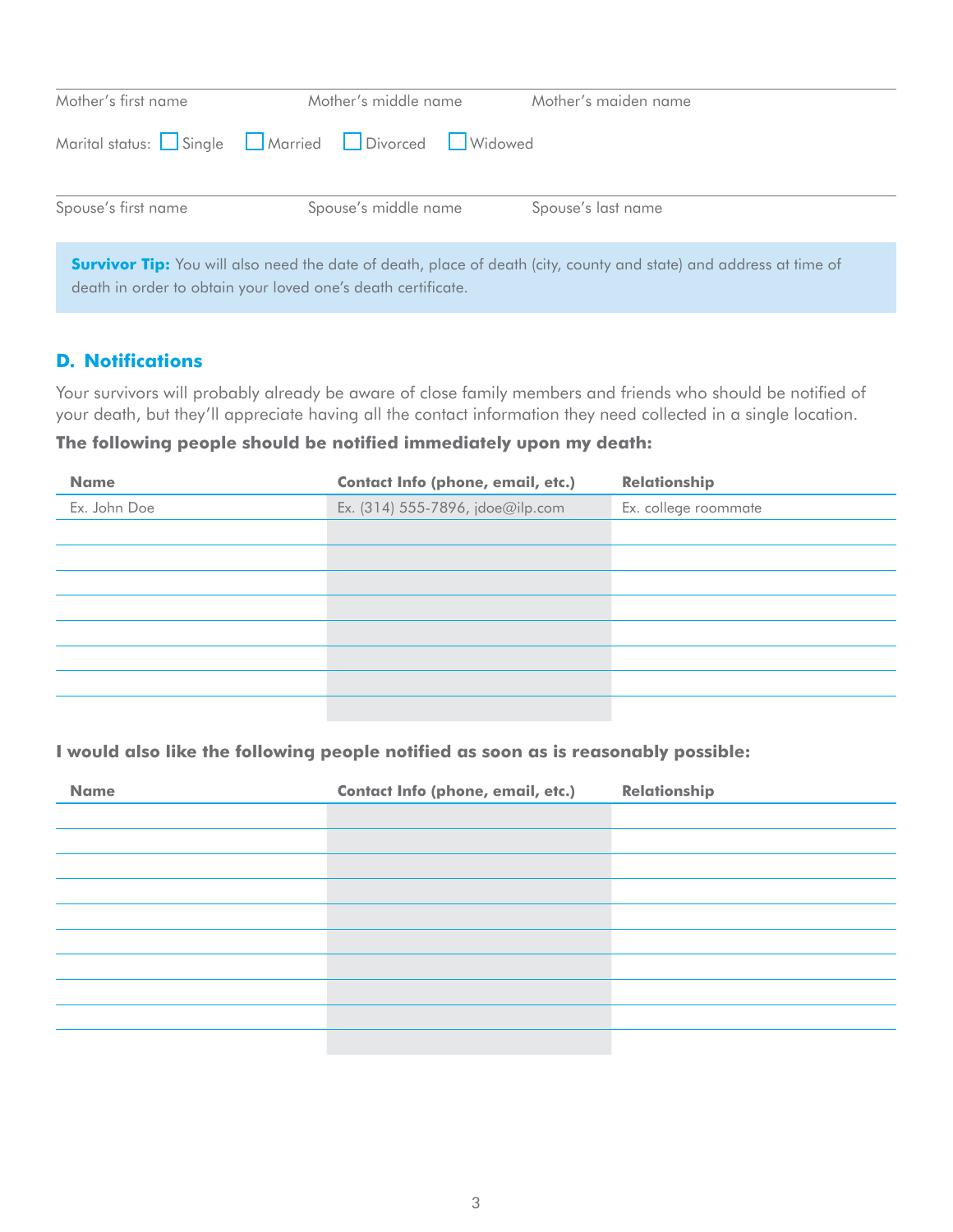## Landlord

| Landlord name | Phone                                                                                                                                                                                                                                        | Email          |                           |
|---------------|----------------------------------------------------------------------------------------------------------------------------------------------------------------------------------------------------------------------------------------------|----------------|---------------------------|
| Lease term    | Lease expiration                                                                                                                                                                                                                             | Rent amount    | Location of lease         |
| Employment    |                                                                                                                                                                                                                                              |                |                           |
| Employer      | Contact name                                                                                                                                                                                                                                 |                |                           |
| Contact phone | Contact email                                                                                                                                                                                                                                |                |                           |
| Title/Role    | Employee ID#                                                                                                                                                                                                                                 |                | Date of hire              |
| her employer. | <b>Survivor Tip:</b> If your loved one was still employed at the time of death, a final paycheck may be due from his or                                                                                                                      |                |                           |
| Union name    | Contact name                                                                                                                                                                                                                                 |                |                           |
| Contact phone | Contact email                                                                                                                                                                                                                                |                | Member #                  |
|               | <b>Survivor Tip:</b> Some unions provide benefits to surviving spouses and minor children. Contact your loved one's union<br>to find out if you're eligible for any benefits.                                                                |                |                           |
| Military      |                                                                                                                                                                                                                                              |                |                           |
| Branch        | Contact name                                                                                                                                                                                                                                 |                |                           |
| Contact phone | Contact email                                                                                                                                                                                                                                |                |                           |
| Rank          | Service number                                                                                                                                                                                                                               | Discharge date | Location of documentation |
|               | <b>Survivor Tip:</b> Your loved one's military discharge paperwork will be necessary to obtain benefits from the<br>Department of Veterans Affairs. You may also need this information if your loved one is eligible for a military funeral. |                |                           |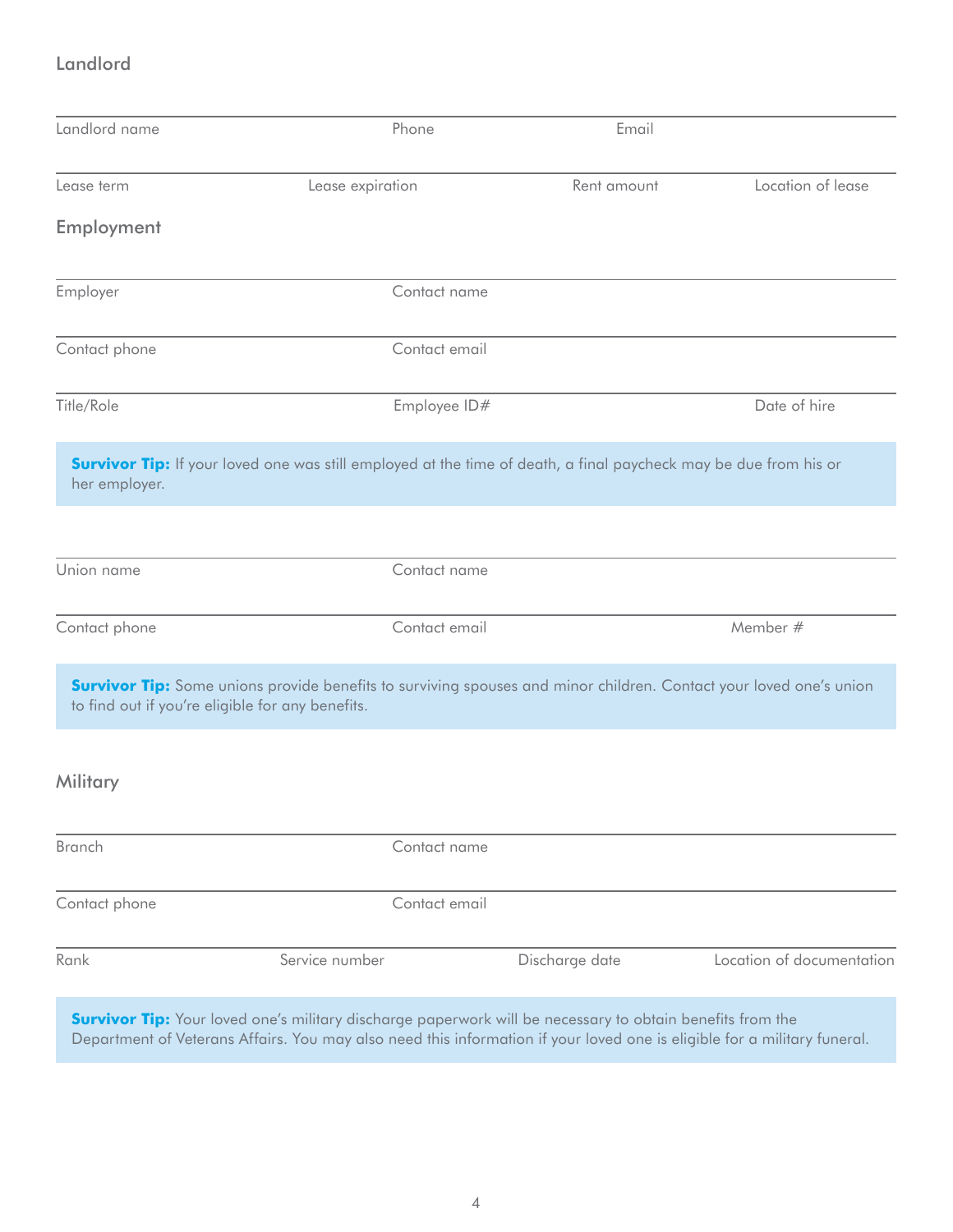## <span id="page-7-0"></span>Volunteer Service

| Organization                |             | Contact name             |              |              |  |  |
|-----------------------------|-------------|--------------------------|--------------|--------------|--|--|
| Contact phone               |             | Contact email            |              |              |  |  |
| Title/Role                  |             | Member #                 |              | Date started |  |  |
| Organization                |             | Contact name             |              |              |  |  |
| Contact phone               |             | Contact email            |              |              |  |  |
| Title/Role                  |             | Member #                 |              | Date started |  |  |
| <b>Healthcare Providers</b> |             |                          |              |              |  |  |
| <b>Provider</b>             | <b>Name</b> | <b>Practice/Hospital</b> | <b>Phone</b> | <b>Email</b> |  |  |
| Doctor (general)            |             |                          |              |              |  |  |
| Doctor (specialist)         |             |                          |              |              |  |  |
|                             |             |                          |              |              |  |  |
|                             |             |                          |              |              |  |  |
|                             |             |                          |              |              |  |  |
|                             |             |                          |              |              |  |  |

## **E. My Pets**

Make sure your companion animals aren't forgotten. It's a good idea to ask someone to care for your pets if something should happen to you, and make sure your family knows who that person is.

#### **Please make sure the following pets are looked after:**

| <b>Pet's Name</b> | <b>Type and Description</b> | <b>Caretaker</b>                         | <b>Special Instructions</b><br>(special food, medical<br>care, etc.) |
|-------------------|-----------------------------|------------------------------------------|----------------------------------------------------------------------|
| Ex. Nemo          | Ex. fish - orange stripes   | Ex. Andrew Stanton<br>$(314) 555 - 5678$ | Ex. gets lost easily                                                 |
|                   |                             |                                          |                                                                      |
|                   |                             |                                          |                                                                      |
|                   |                             |                                          |                                                                      |
|                   |                             |                                          |                                                                      |

Veterinarian name Phone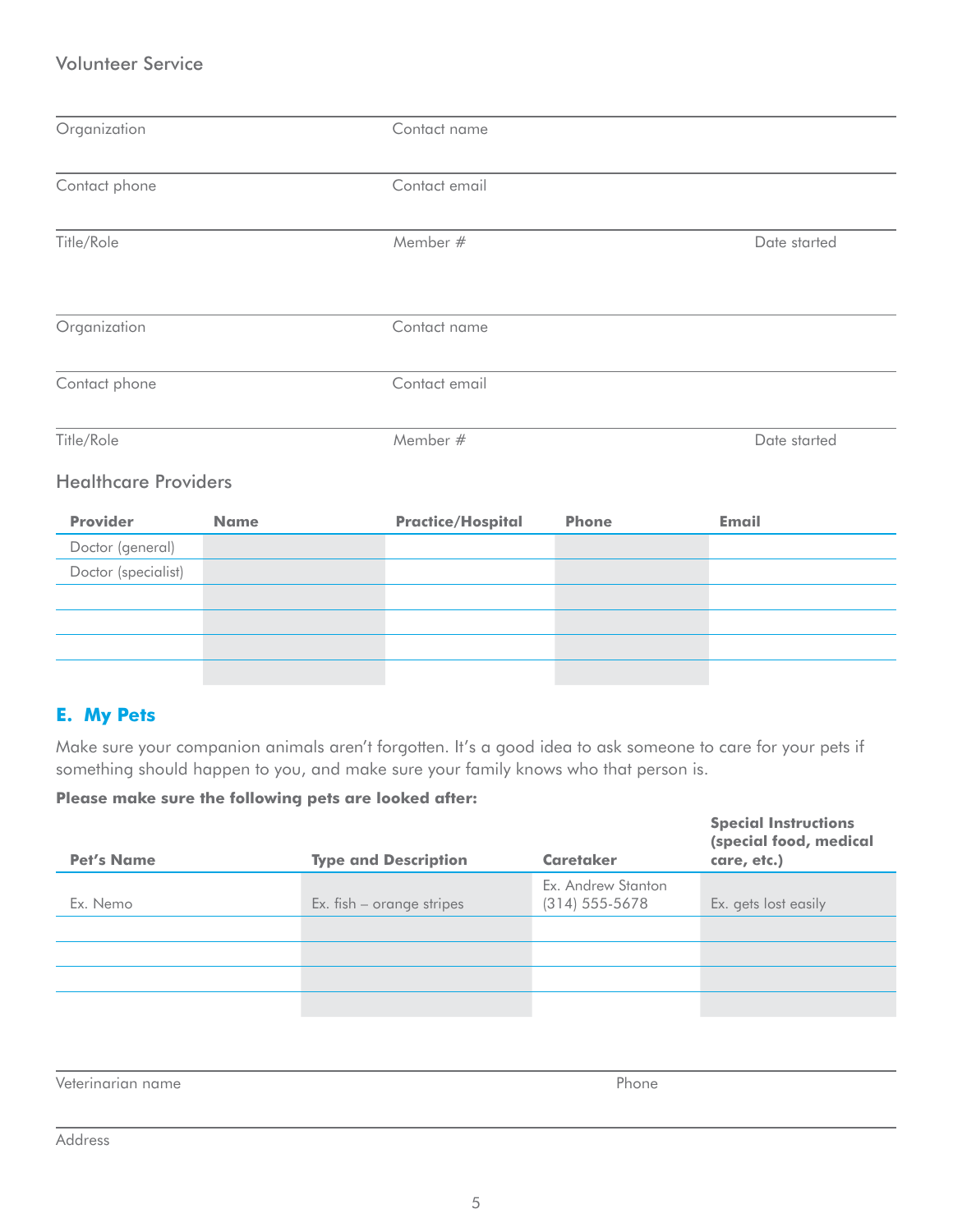## <span id="page-8-0"></span>II. FUNERAL PLANNING

Most funeral service providers allow individuals to make, and pay for, their funeral arrangements in advance. This helps guarantee that your wishes are carried out and also frees your grieving survivors from hours of planning, not to mention a potentially significant financial burden, during one of the most difficult times in their lives.

If you choose to arrange your funeral in advance, all your survivors need to do is contact the funeral home and set your plan in motion.

I have a pre-paid funeral arranged at the funeral home referenced in *Section I*.

| Contact | Reference (account $#$ , plan $#$ , etc.) | Location of related documentation |
|---------|-------------------------------------------|-----------------------------------|
|---------|-------------------------------------------|-----------------------------------|

If you prefer not to make arrangements ahead of time, or you wish to pre-purchase some merchandise and services but leave other decisions up to your family, use the following sections to help guide them through the process.

I have not purchased a pre-paid funeral. Please arrange my funeral in accordance with the following requests.

## **A. My Final Resting Place**

Use this section to inform your family of your preferences regarding the manner in which your remains are handled and where you'd like them to ultimately rest.

#### My Remains

Let your family know how you would like your remains to be handled.

 $\Box$  No preference; decision to be made by  $\Box$ 

| Please handle my remains according to the traditional rites of my faith |  |
|-------------------------------------------------------------------------|--|
|                                                                         |  |

| Contact this spiritual leader for guidance                                                                                                                                                                                     | Phone | Email |
|--------------------------------------------------------------------------------------------------------------------------------------------------------------------------------------------------------------------------------|-------|-------|
| Full casket burial/interment                                                                                                                                                                                                   |       |       |
|                                                                                                                                                                                                                                |       |       |
| No casket pre-purchased                                                                                                                                                                                                        |       |       |
| Casket preferences experiences and the contract of the contract of the contract of the contract of the contract of the contract of the contract of the contract of the contract of the contract of the contract of the contrac |       |       |
|                                                                                                                                                                                                                                |       |       |
| Cremation (includes remains returned following medical donation)                                                                                                                                                               |       |       |
| Pre-purchased urn or other receptacle (details)_________________________________                                                                                                                                               |       |       |
| No urn pre-purchased                                                                                                                                                                                                           |       |       |
|                                                                                                                                                                                                                                |       |       |
|                                                                                                                                                                                                                                |       |       |
| <b>Survivor Tip:</b> Depending upon your state of residence, you may or may not be able to arrange for cremation on your                                                                                                       |       |       |

**Survivor Tip:** Depending upon your state of residence, you may or may not be able to arrange for cremation on your own. In some states, only a licensed funeral director can arrange a cremation. Additionally, some crematories will not accept a body from a private citizen, even if he or she has the proper permits and is able to transport the remains to the facility.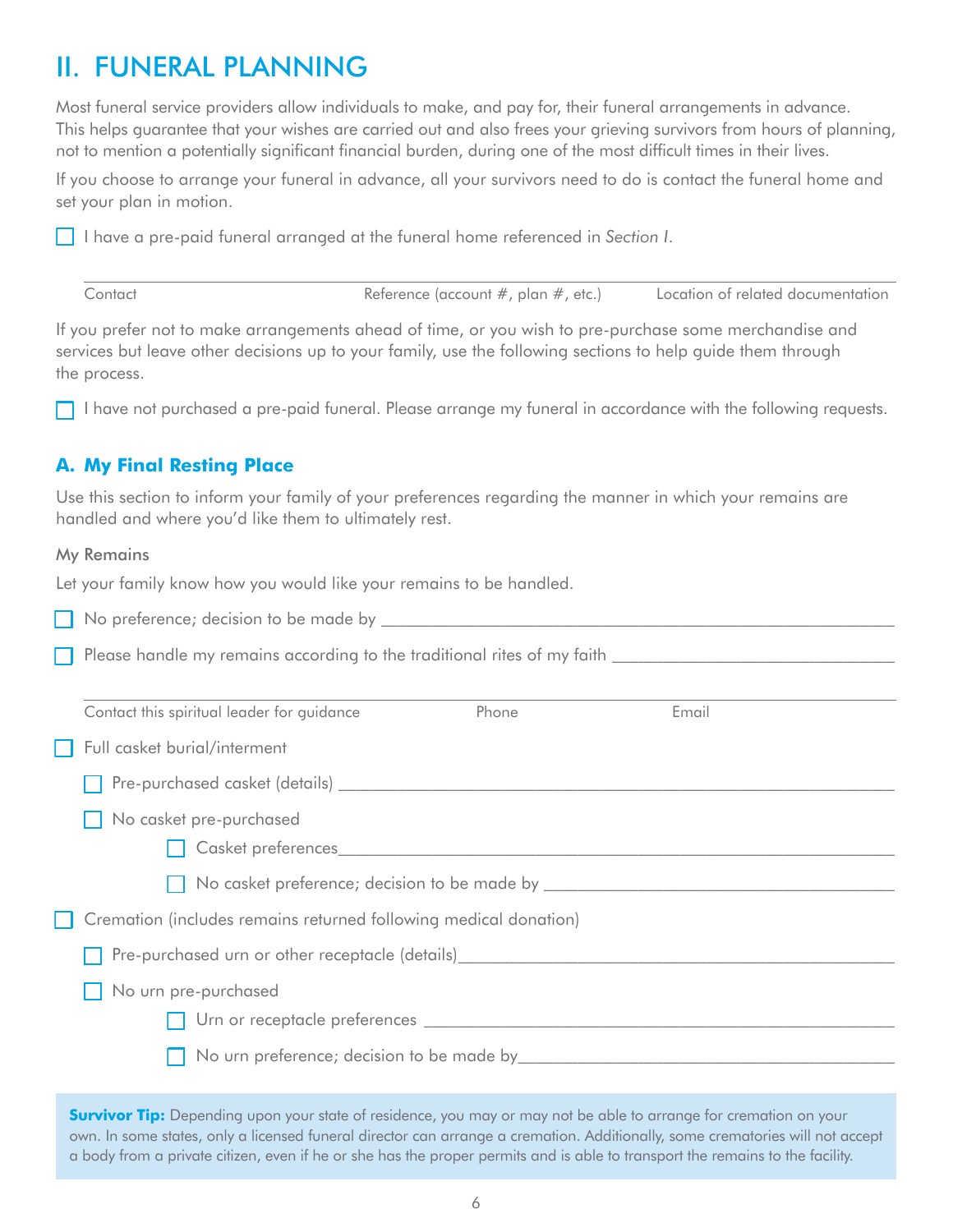#### Interment Details

Let your family know where and how you would like your remains to be laid to rest.

No preference; decision to be made by \_\_\_\_\_\_\_\_\_\_\_\_\_\_\_\_\_\_\_\_\_\_\_\_\_\_\_\_\_\_\_\_\_\_\_\_\_\_\_\_\_\_\_\_\_\_\_\_\_\_\_\_\_\_\_\_\_\_\_\_

#### Cemetery \_\_\_\_\_\_\_\_\_\_\_\_\_\_\_\_\_\_\_\_\_\_\_\_\_\_\_\_\_\_\_\_\_\_\_\_\_\_\_\_\_\_\_\_\_\_\_\_\_\_\_\_\_\_\_\_\_\_\_\_\_\_\_\_\_\_\_\_\_\_\_\_\_\_\_\_\_\_\_\_\_\_\_\_\_\_

 If this is a national cemetery, see *Section I* for details regarding military service. To provide additional details regarding a military funeral, see *Ceremony Preferences* in Section B.

**Tip:** Veterans may be eligible for certain burial benefits at no cost to the family, including a gravesite in a national cemetery, opening and closing of the grave, perpetual burial site maintenance, a headstone or marker, a burial flag and a Presidential Memorial Certificate. Cremated remains are buried or interred in national cemeteries in the same manner and with the same honors as casketed remains. Spouses and dependents of veterans may also be eligible for certain benefits. Visit the *Department of Veterans Affairs* website or call 1-800-827-1000 for more information.

| Ground burial                                                                                                                                                                                                                 |
|-------------------------------------------------------------------------------------------------------------------------------------------------------------------------------------------------------------------------------|
| $\blacksquare$ Pre-purchased plot $\#$ $\blacksquare$                                                                                                                                                                         |
|                                                                                                                                                                                                                               |
|                                                                                                                                                                                                                               |
|                                                                                                                                                                                                                               |
|                                                                                                                                                                                                                               |
|                                                                                                                                                                                                                               |
| Mausoleum interment                                                                                                                                                                                                           |
|                                                                                                                                                                                                                               |
|                                                                                                                                                                                                                               |
|                                                                                                                                                                                                                               |
|                                                                                                                                                                                                                               |
|                                                                                                                                                                                                                               |
| Keep cremated remains                                                                                                                                                                                                         |
| Where? Note that the contract of the contract of the contract of the contract of the contract of the contract of the contract of the contract of the contract of the contract of the contract of the contract of the contract |
|                                                                                                                                                                                                                               |
|                                                                                                                                                                                                                               |
|                                                                                                                                                                                                                               |

**Tip:** Cremated remains can be buried in a cemetery plot, interred in a crypt or niche, or kept at home.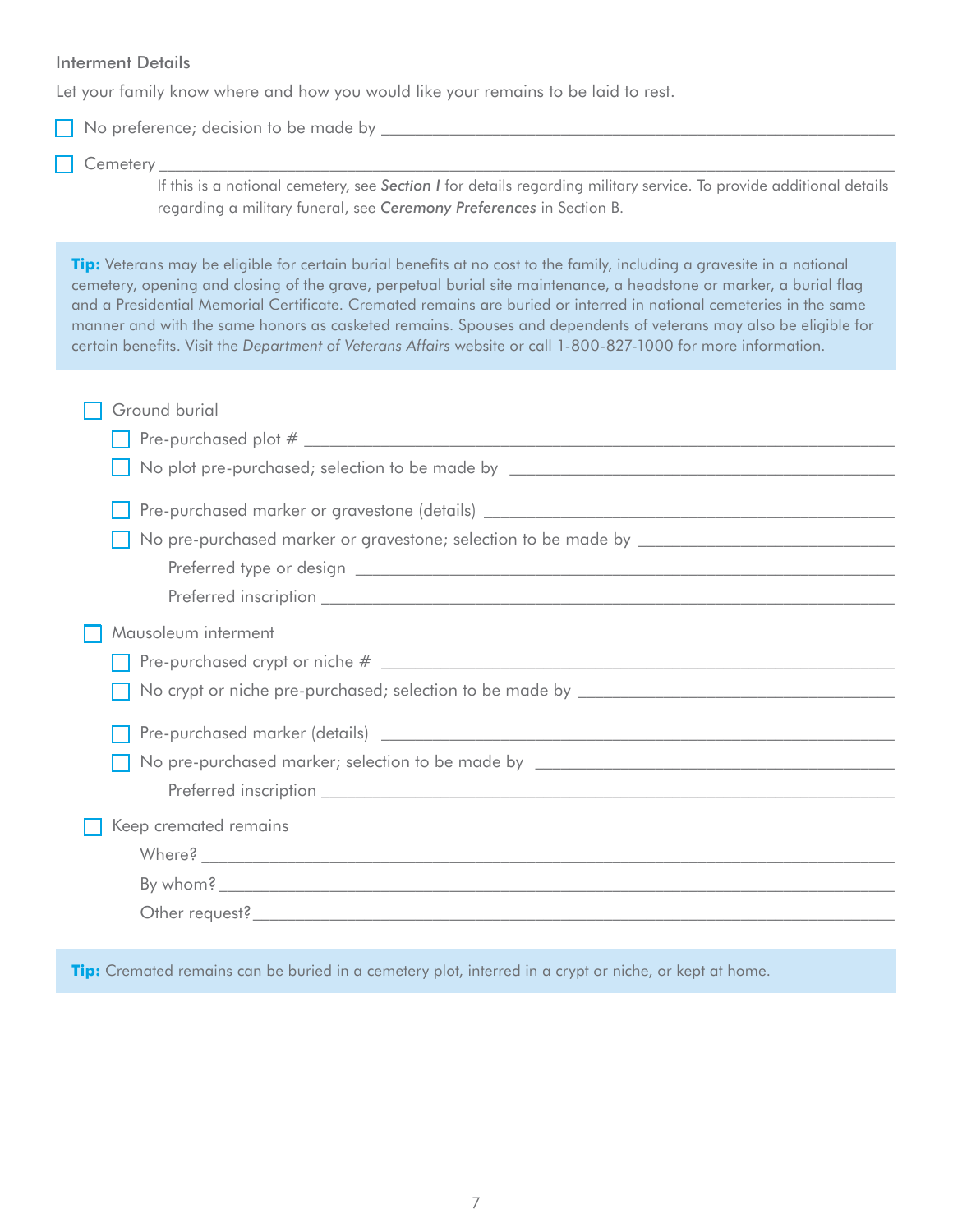## <span id="page-10-0"></span>**B. My Funeral / Memorial Service**

Use this section to share your preferences regarding any service(s) to be performed.

| No preference; decision to be made by the contract of the contract of the contract of the contract of the contract of the contract of the contract of the contract of the contract of the contract of the contract of the cont |
|--------------------------------------------------------------------------------------------------------------------------------------------------------------------------------------------------------------------------------|
| Direct burial or cremation with no service or ceremony<br>(If you select this option, you can skip the rest of Section II and move directly to Section III.)                                                                   |
| Direct burial or cremation, followed by memorial service<br>(If you select this option, you can skip directly to Ceremony Preferences.)                                                                                        |
| Traditional funeral, followed by burial or cremation<br>Graveside ceremony<br>No graveside ceremony                                                                                                                            |
| Other type of funeral or memorial service, followed by burial or cremation                                                                                                                                                     |

**Tip:** A traditional or "full service" funeral generally includes a viewing or visitation, a formal service at a funeral home or place of worship, transport to the cemetery in a hearse, and burial, entombment or cremation of the remains. Although many funeral homes offer packages that include these services and more (embalming, a casket, a burial plot, etc.) for a single price, they may be required by law to allow you to choose – and pay for – only the goods and services you want. For more information about your rights as a funeral consumer, see *Appendix II*.

#### Viewing Preferences

Use this section to let your family know whether you'd like your body to be viewable prior to or during your funeral or memorial service.

|  | $\Box$ No preference; decision to be made by |  |
|--|----------------------------------------------|--|
|  |                                              |  |

**Closed casket** / no viewing

**Tip:** If you opt for cremation but would still like an open-casket viewing prior to or during your funeral, you may be able to rent a casket from the funeral home, thus saving yourself or your family the cost of purchasing one. An alternate container can then be used for the cremation.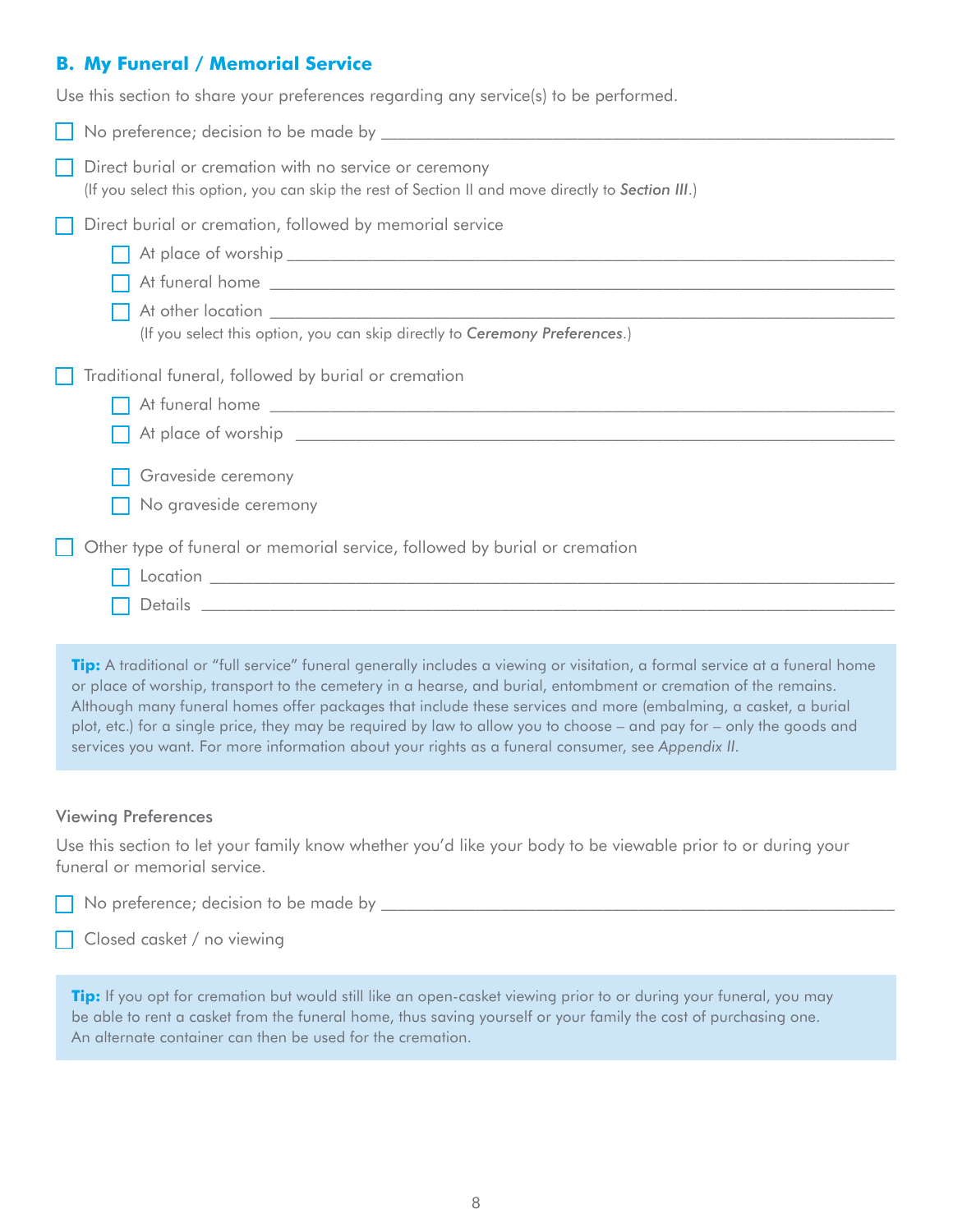| Open casket                                                                      |
|----------------------------------------------------------------------------------|
| Viewing for family only                                                          |
| Viewing for friends and family                                                   |
|                                                                                  |
| Glasses to be worn                                                               |
| Glasses to remain with me                                                        |
| Remove glasses before interment and return to __________________________________ |
| Jewelry to be worn                                                               |
| Jewelry to remain with me                                                        |
| Remove jewelry before interment and return to ________                           |
| Other requests _                                                                 |

#### Ceremony Preferences

Use this section to share your funeral or memorial service preferences with your family.

#### *Affiliation*

If you are a member of an organization that has formal funeral ceremonies for members, use this section to inform your family of your wishes and let them know who can help them make those arrangements.

| $\Box$ N/A                                         |
|----------------------------------------------------|
| Military ceremony (specify)                        |
|                                                    |
| Lodge ceremony (specify) _________________________ |
|                                                    |
| Other ceremony (specify)___________                |
| Contact                                            |

#### *Officiant and Speakers*

Let your family know if there is someone special you'd like to officiate your service, as well as any additional spiritual leaders, family members, friends, colleagues or others you'd like to speak.

| Other requested speakers |              |  |       |  |  |  |
|--------------------------|--------------|--|-------|--|--|--|
| <b>Name</b>              | <b>Phone</b> |  | Email |  |  |  |
|                          |              |  |       |  |  |  |
|                          |              |  |       |  |  |  |
|                          |              |  |       |  |  |  |
|                          |              |  |       |  |  |  |
|                          |              |  |       |  |  |  |
|                          |              |  |       |  |  |  |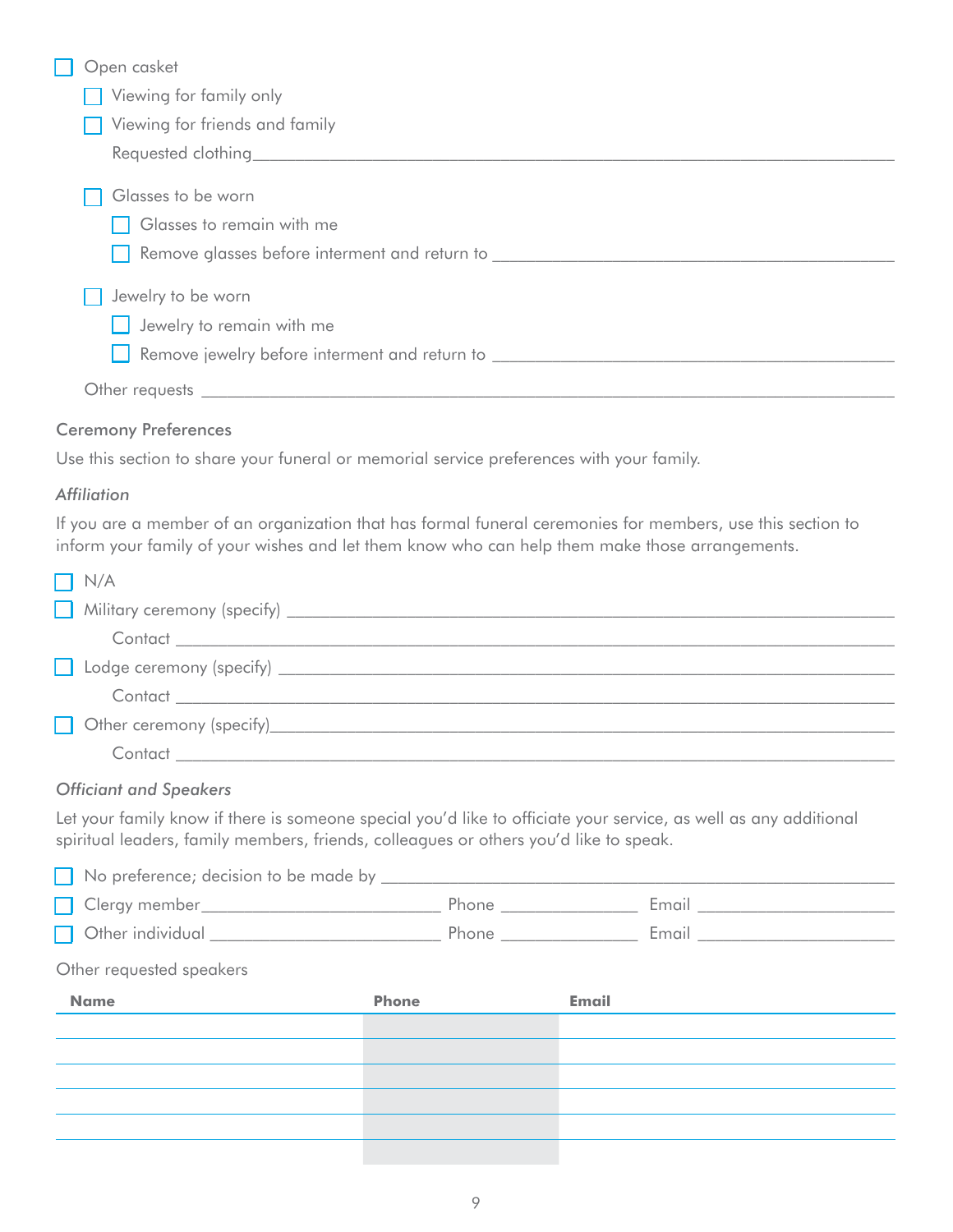## **Pallbearer Suggestions**

 $\boxed{\phantom{1}}$  N/A

| <b>Name</b>               | <b>Phone</b> | Email                                                                                                                                                                                                                          | <b>Relationship</b> |
|---------------------------|--------------|--------------------------------------------------------------------------------------------------------------------------------------------------------------------------------------------------------------------------------|---------------------|
|                           |              |                                                                                                                                                                                                                                |                     |
|                           |              |                                                                                                                                                                                                                                |                     |
|                           |              |                                                                                                                                                                                                                                |                     |
|                           |              |                                                                                                                                                                                                                                |                     |
| <b>Music Requests</b>     |              |                                                                                                                                                                                                                                |                     |
|                           |              |                                                                                                                                                                                                                                |                     |
| Pre-recorded music        |              |                                                                                                                                                                                                                                |                     |
| Live music                |              |                                                                                                                                                                                                                                |                     |
|                           |              | $\Box$ Soloist (specify) $\Box$                                                                                                                                                                                                |                     |
|                           |              |                                                                                                                                                                                                                                |                     |
|                           |              |                                                                                                                                                                                                                                |                     |
|                           |              |                                                                                                                                                                                                                                |                     |
| . .                       |              | Other contains the containing of the containing of the containing of the containing of the containing of the containing of the containing of the containing of the containing of the containing of the containing of the conta |                     |
|                           |              |                                                                                                                                                                                                                                |                     |
|                           |              |                                                                                                                                                                                                                                |                     |
| <b>Readings Requests</b>  |              |                                                                                                                                                                                                                                |                     |
|                           |              |                                                                                                                                                                                                                                |                     |
| No readings               |              |                                                                                                                                                                                                                                |                     |
|                           |              |                                                                                                                                                                                                                                |                     |
|                           |              |                                                                                                                                                                                                                                |                     |
|                           |              |                                                                                                                                                                                                                                |                     |
|                           |              |                                                                                                                                                                                                                                |                     |
| <b>Flower Preferences</b> |              |                                                                                                                                                                                                                                |                     |
|                           |              |                                                                                                                                                                                                                                |                     |
| No flowers                |              |                                                                                                                                                                                                                                |                     |
|                           |              |                                                                                                                                                                                                                                |                     |
|                           |              |                                                                                                                                                                                                                                |                     |
|                           |              |                                                                                                                                                                                                                                |                     |
|                           |              | In lieu of flowers, please request that memorial donations be made to the following:                                                                                                                                           |                     |
|                           |              |                                                                                                                                                                                                                                |                     |
|                           |              |                                                                                                                                                                                                                                |                     |
|                           |              |                                                                                                                                                                                                                                |                     |
|                           |              |                                                                                                                                                                                                                                |                     |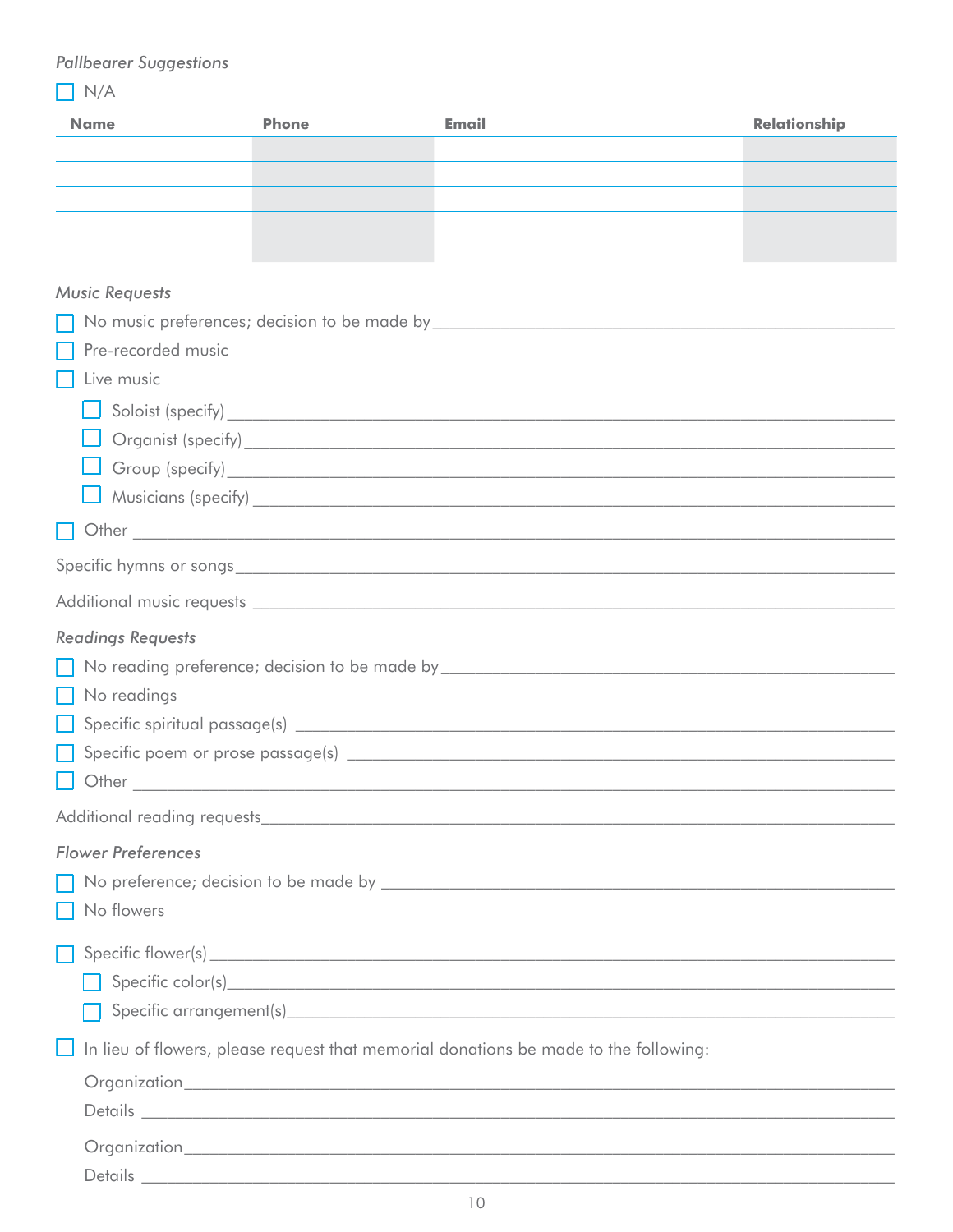<span id="page-13-0"></span>Things I would like to have shared at my ceremony

Things I would prefer not to have shared at my ceremony

Additional requests

## **C. My Obituary**

If you have any specific preferences or requests regarding your obituary or other public announcements of your death, use this section to share that information with your family.

I would like a specific person to write my obituary **with a set of the set of the set of the set of the set of the set of the set of the set of the set of the set of the set of the set of the set of the set of the set of t** 

- $\Box$  I have no preference regarding who writes my obituary
- I would like to write my own obituary *(see below)*
- Please post my obituary in the following print and online publications:

### Obituary Information

Obituaries generally contain the following standard information. Fill in any information you'd like included in your obituary and let your family know if there is anything you'd prefer they leave out.

Full name as I would like it printed in my obituary \_\_\_\_\_\_\_\_\_\_\_\_\_\_\_\_\_\_\_\_\_\_\_\_\_\_\_\_

| Date of birth                       |  |
|-------------------------------------|--|
| Place of birth                      |  |
| State of residence at time of death |  |

#### Survived by the following:

| <b>Name</b> | Relationship | <b>Spouse</b> | <b>Current city and state</b> |
|-------------|--------------|---------------|-------------------------------|
|             |              |               |                               |
|             |              |               |                               |
|             |              |               |                               |
|             |              |               |                               |
|             |              |               |                               |
|             |              |               |                               |
|             |              |               |                               |
|             |              |               |                               |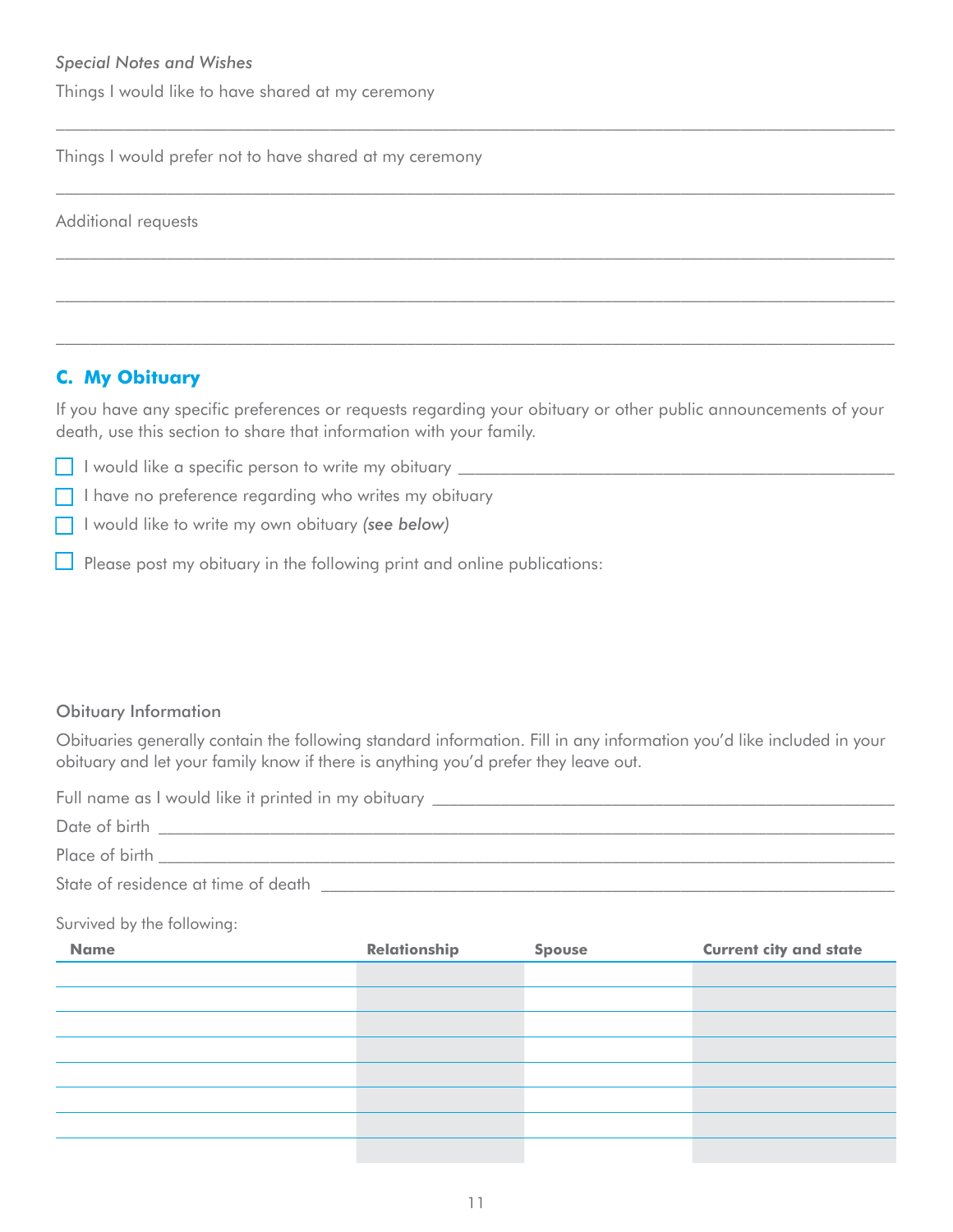Predeceased by the following:

| <b>Name</b>                             | <b>Relationship</b> | <b>Spouse</b> | <b>City and state</b> |  |  |  |
|-----------------------------------------|---------------------|---------------|-----------------------|--|--|--|
|                                         |                     |               |                       |  |  |  |
|                                         |                     |               |                       |  |  |  |
|                                         |                     |               |                       |  |  |  |
|                                         |                     |               |                       |  |  |  |
|                                         |                     |               |                       |  |  |  |
|                                         |                     |               |                       |  |  |  |
|                                         |                     |               |                       |  |  |  |
|                                         |                     |               |                       |  |  |  |
|                                         |                     |               |                       |  |  |  |
|                                         |                     |               |                       |  |  |  |
|                                         |                     |               |                       |  |  |  |
| Organization, club or lodge memberships |                     |               |                       |  |  |  |

Church affiliation \_\_\_\_\_\_\_\_\_\_\_\_\_\_\_\_\_\_\_\_\_\_\_\_\_\_\_\_\_\_\_\_\_\_\_\_\_\_\_\_\_\_\_\_\_\_\_\_\_\_\_\_\_\_\_\_\_\_\_\_\_\_\_\_\_\_\_\_\_\_\_\_\_\_\_\_\_\_\_\_\_\_

Volunteer activities

Special recognition and achievements

Other information

Specific information I do not want shared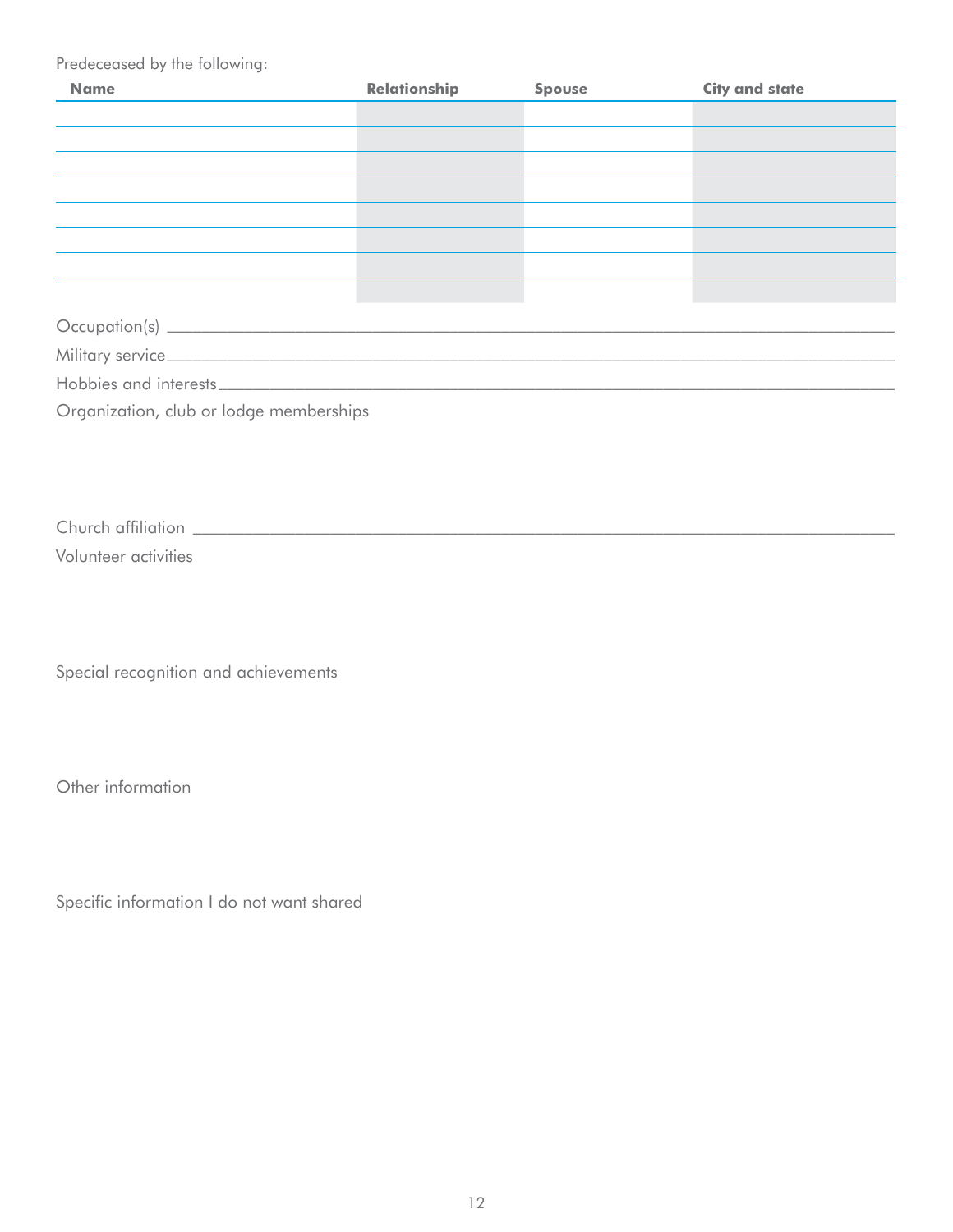## Write Your Own Obituary

If you'd like to write your own obituary, enter it here: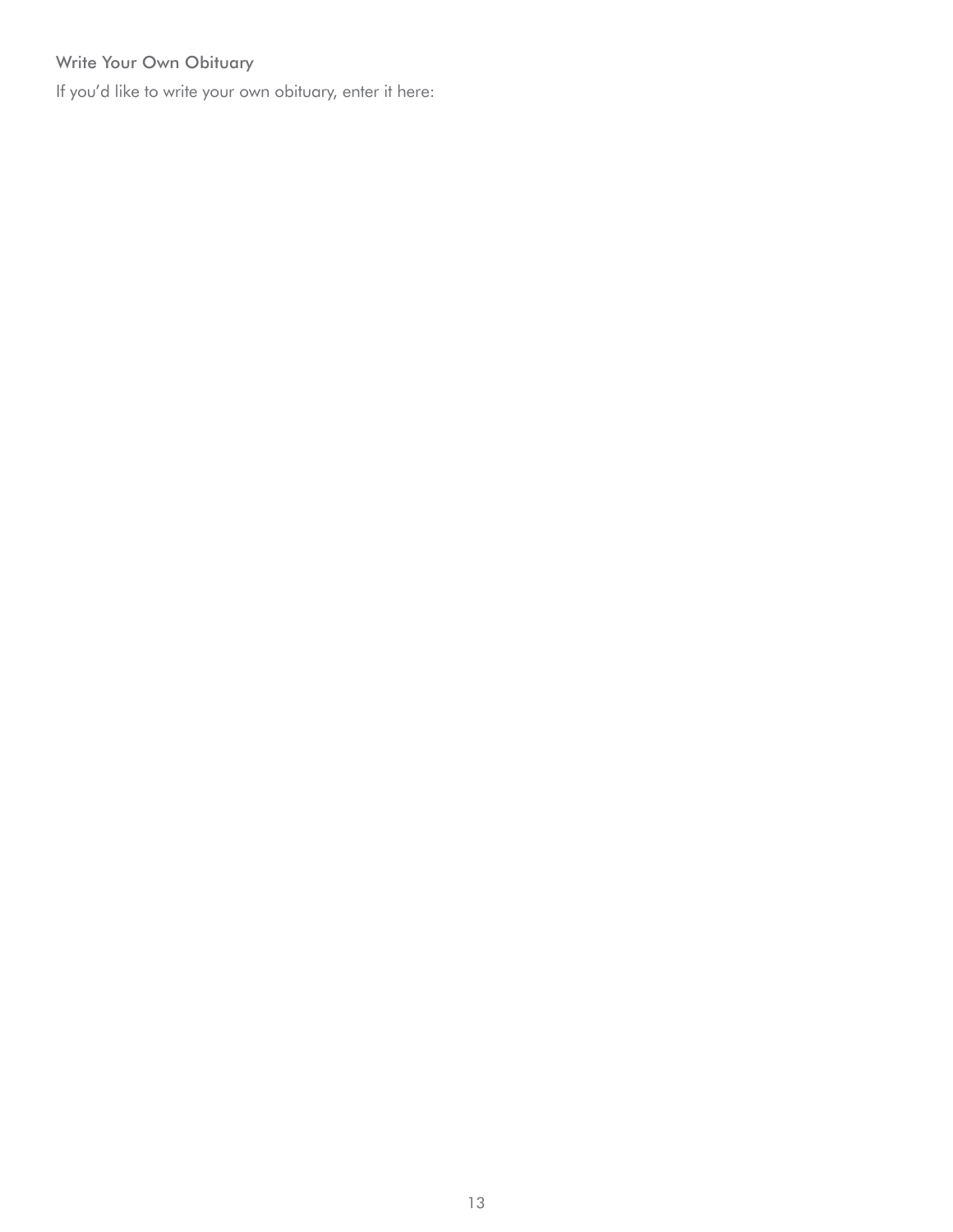## <span id="page-16-0"></span>III. ADMINISTRATIVE SUPPORT

Once immediate concerns and funeral planning tasks have been taken care of, your survivors will still face a number of necessary administrative responsibilities, primarily related to distributing the assets in your estate and finalizing your affairs. Some of these tasks, such as cancelling subscriptions and closing social media accounts, can be completed fairly easily, but some activities, particularly those associated with financial matters, may require the assistance of an attorney or other experienced professional.

Use this section to provide the detailed information that may be necessary for your family and their advisors to complete these administrative tasks.

## **A. Financial Information**

The more information you provide in this section, the easier it will be for your family and their advisors to manage your financial affairs after you're gone.

### Key Contacts

Fill in names and contact information for anyone you regularly rely upon to assist you with financial needs.

|                   | <b>Name</b> | Firm/Bank | <b>Phone</b> | <b>Email</b> |
|-------------------|-------------|-----------|--------------|--------------|
| Accountant        |             |           |              |              |
| Financial advisor |             |           |              |              |
| Personal banker   |             |           |              |              |
|                   |             |           |              |              |
|                   |             |           |              |              |
|                   |             |           |              |              |
|                   |             |           |              |              |

#### **Assets**

Your executor will need to collect all of your assets before settling your outstanding bills, paying your taxes and distributing the remainder in accordance with your will. Fill in as much information as you can to help him or her complete these tasks as efficiently as possible. If you have online or mobile account access, your executor may also be able to cancel these profiles for security purposes.

| <b>Bank Account</b>    | <b>Bank</b> | Account # | <b>Notes</b> |
|------------------------|-------------|-----------|--------------|
| Checking               |             |           |              |
| Savings                |             |           |              |
| Savings                |             |           |              |
| Money market           |             |           |              |
| Certificate of deposit |             |           |              |
| Certificate of deposit |             |           |              |
| Paypal                 |             |           |              |
|                        |             |           |              |
|                        |             |           |              |
|                        |             |           |              |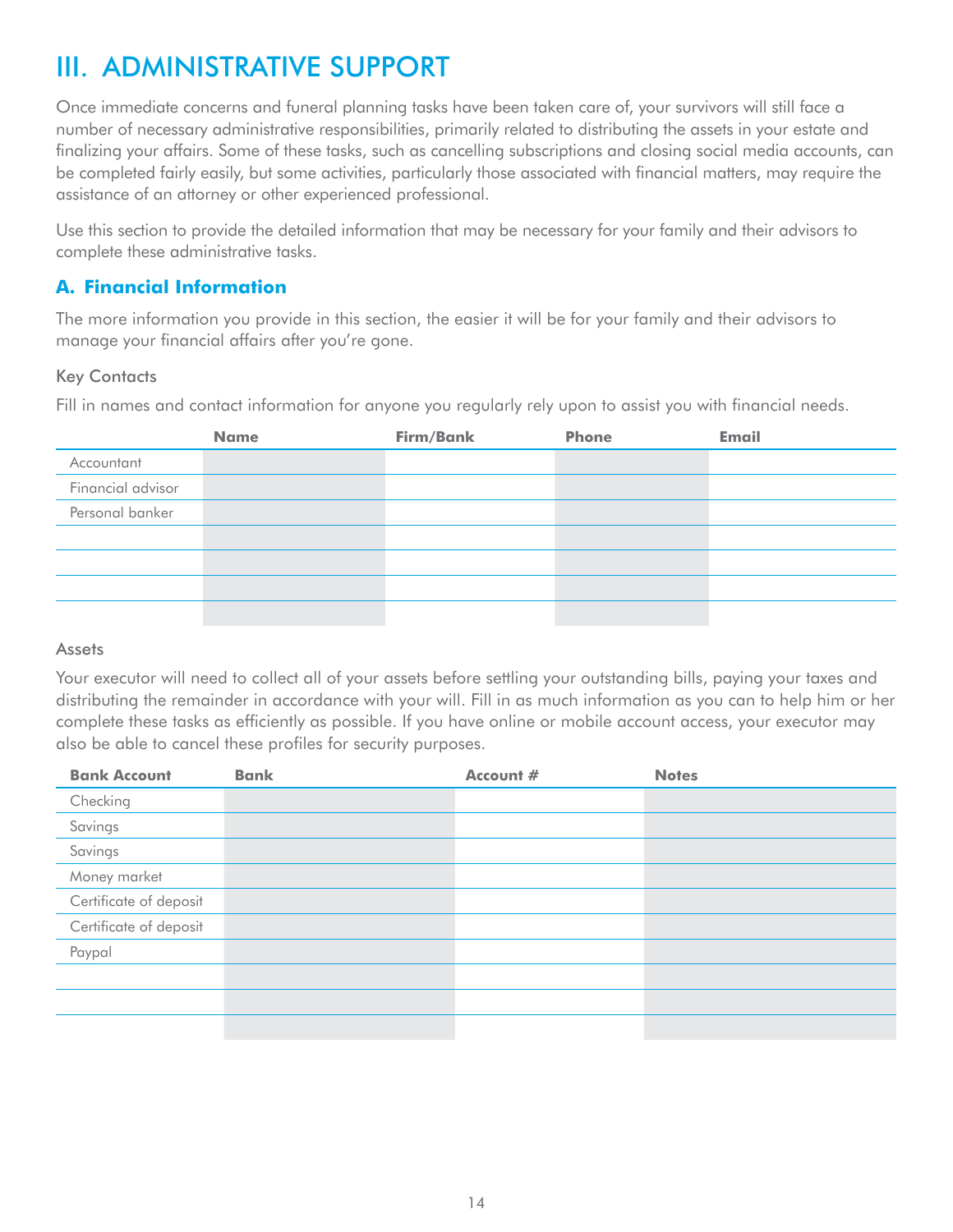| <b>Retirement Assets</b> | Firm/Employer | Account # | <b>Notes</b> |
|--------------------------|---------------|-----------|--------------|
| <b>IRA</b>               |               |           |              |
| Roth IRA                 |               |           |              |
| Company pension          |               |           |              |
| Company pension          |               |           |              |
| Government pension       |               |           |              |
| Union pension            |               |           |              |
| Certificate of deposit   |               |           |              |
| 401(k) / 403(b) plan     |               |           |              |
| 401(k) / 403(b) plan     |               |           |              |
|                          |               |           |              |
|                          |               |           |              |
|                          |               |           |              |

Tip: If you're receiving pension benefits, your surviving spouse may be eligible for a continuation of benefits after your death. Include contact information for the plan administrator(s) above, so your survivors can reach out and find out what benefits they're eligible for.

| <b>Investments</b>     | <b>Firm</b> | Account # | <b>Notes</b> |
|------------------------|-------------|-----------|--------------|
| Brokerage account      |             |           |              |
| Mutual fund account    |             |           |              |
| Online trading account |             |           |              |
|                        |             |           |              |
|                        |             |           |              |
|                        |             |           |              |

|                      | <b>Description</b>     |                   | <b>Insurance</b> |              |
|----------------------|------------------------|-------------------|------------------|--------------|
| <b>Property</b>      | (address, model, etc.) | <b>Insured By</b> | Policy #         | <b>Notes</b> |
| Real estate          |                        |                   |                  |              |
| Real estate          |                        |                   |                  |              |
| Real estate          |                        |                   |                  |              |
| Vehicle              |                        |                   |                  |              |
| Vehicle              |                        |                   |                  |              |
| Vehicle              |                        |                   |                  |              |
| Vehicle              |                        |                   |                  |              |
| Art and collectibles |                        |                   |                  |              |
| Art and collectibles |                        |                   |                  |              |
| Jewelry              |                        |                   |                  |              |
|                      |                        |                   |                  |              |
|                      |                        |                   |                  |              |
|                      |                        |                   |                  |              |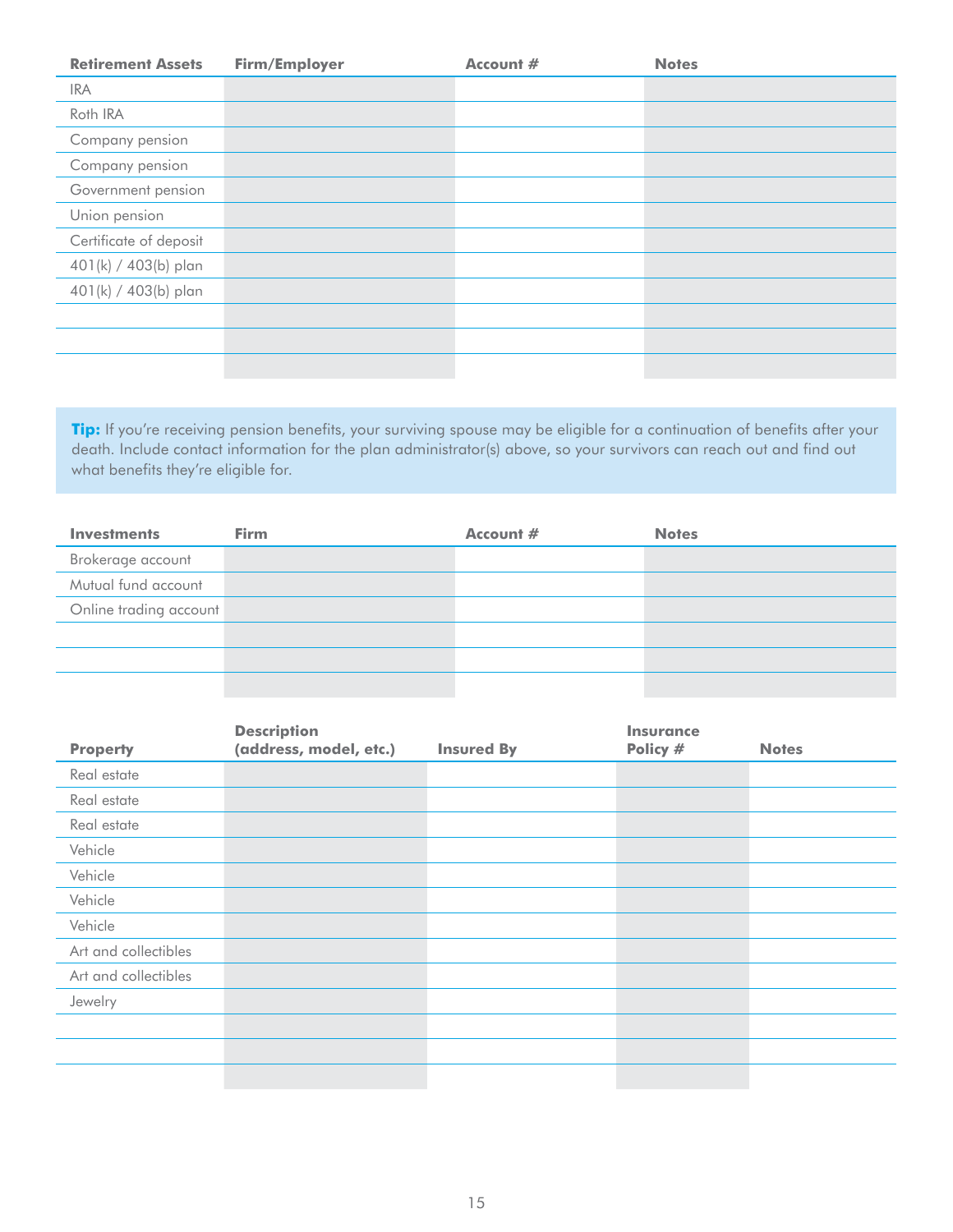#### **Liabilities**

Your executor is responsible for settling your debts and any outstanding bills and paying your taxes. Fill in as much information as you can to help him or her complete these tasks as efficiently as possible.

| <b>Secured Debt</b>           | Account # | <b>Lender</b> | <b>Phone</b> | <b>Approx. Balance</b> |
|-------------------------------|-----------|---------------|--------------|------------------------|
| Mortgage                      |           |               |              |                        |
| Mortgage                      |           |               |              |                        |
| Home equity line<br>of credit |           |               |              |                        |
| Vehicle                       |           |               |              |                        |
| Vehicle                       |           |               |              |                        |
| Vehicle                       |           |               |              |                        |
| Vehicle                       |           |               |              |                        |
|                               |           |               |              |                        |
|                               |           |               |              |                        |
|                               |           |               |              |                        |

| <b>Unsecured Debt</b> | Account # | <b>Issued by</b> | <b>Phone</b> | <b>Approx. Balance</b> |
|-----------------------|-----------|------------------|--------------|------------------------|
| Student loan          |           |                  |              |                        |
| Student loan          |           |                  |              |                        |
| Credit card           |           |                  |              |                        |
| Credit card           |           |                  |              |                        |
| Credit card           |           |                  |              |                        |
|                       |           |                  |              |                        |
|                       |           |                  |              |                        |
|                       |           |                  |              |                        |
|                       |           |                  |              |                        |
|                       |           |                  |              |                        |
|                       |           |                  |              |                        |
|                       |           |                  |              |                        |

**Tip:** Depending on the type of student loan you have, your debt may be forgiven upon your death. Check with your lender to find out what repayment and tax obligations apply to your specific loan.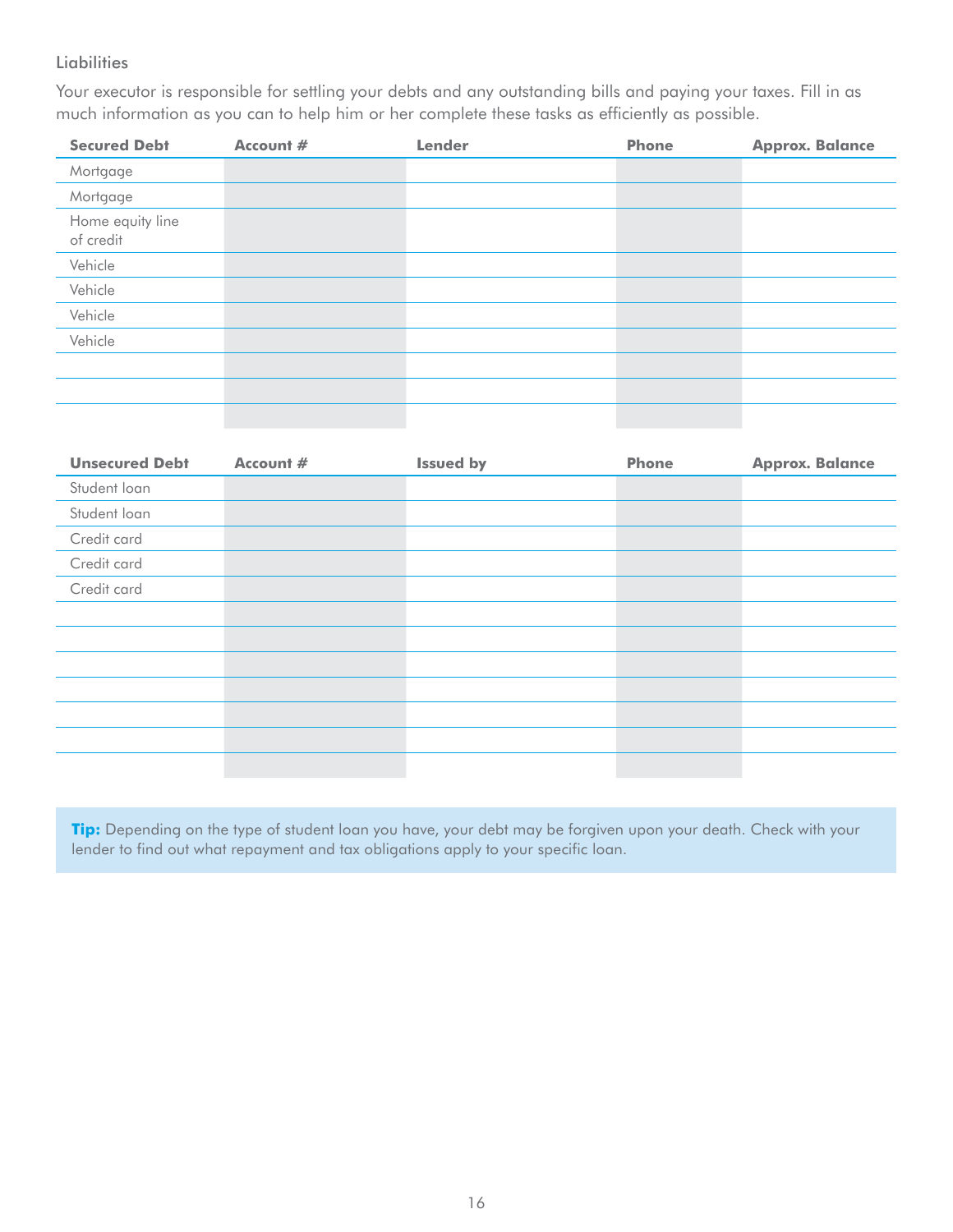#### Memberships and Accounts

Use this section to tell your family what memberships and accounts you maintain that will need to be cancelled or closed.

#### Free Accounts

Include any social media accounts, online shopping accounts and other online profiles that will need to be closed.

**Survivor Tip:** Each of these will have different account-closing procedures. You should be able to close them without the password.

| <b>Account</b> | <b>User Name</b> | <b>Email Associated with Account</b> | <b>Password(s)/Notes</b> |
|----------------|------------------|--------------------------------------|--------------------------|
| Email          |                  |                                      |                          |
| Email          |                  |                                      |                          |
| Facebook       |                  |                                      |                          |
| Twitter        |                  |                                      |                          |
| Instagram      |                  |                                      |                          |
| LinkedIn       |                  |                                      |                          |
|                |                  |                                      |                          |
|                |                  |                                      |                          |
|                |                  |                                      |                          |

#### Paid Accounts

Don't forget to include any accounts that provide goods or services and automatically charge your credit or debit card a regular fee, including entertainment accounts, such as Netflix, Hulu, Audible, etc.; shopping subscriptions, such as Loot Crate, StitchFix, Dollar Shave Club, etc.; and service subscriptions, such as Massage Envy, employment search subscriptions, etc.

**Survivor Tip:** Some of these organizations may require a certified copy of the death certificate in order to close the account.

|                  | <b>Provider</b> | Account # | <b>Issued By</b> | <b>Phone</b> |
|------------------|-----------------|-----------|------------------|--------------|
| <b>Utilities</b> |                 |           |                  |              |
| <b>Utilities</b> |                 |           |                  |              |
| <b>Utilities</b> |                 |           |                  |              |
| <b>Utilities</b> |                 |           |                  |              |
| Cellular phone   |                 |           |                  |              |
| Internet service |                 |           |                  |              |
| Cable service    |                 |           |                  |              |
|                  |                 |           |                  |              |
|                  |                 |           |                  |              |
|                  |                 |           |                  |              |

**Tip:** Any automatic debits you have set up will continue to be withdrawn from your account until someone cancels them. You can help your survivors close automatic debit accounts promptly by providing a complete record of the billers you have autopay arrangements with.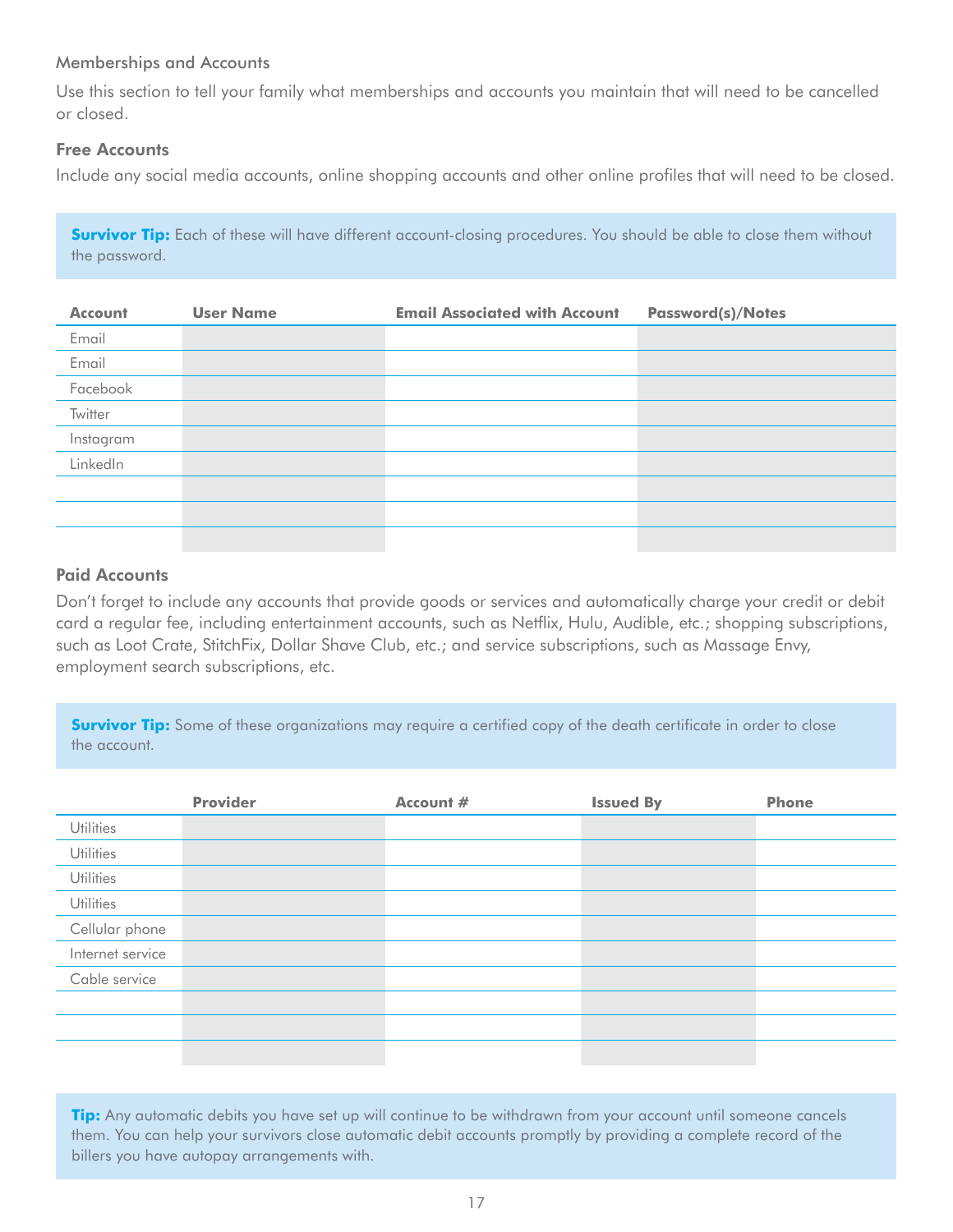## <span id="page-20-0"></span>**B. Insurance Information**

Some of your insurance policies will need to be cancelled, while others may pay out a benefit to the beneficiaries you've named. Use this section to provide insurance information for your survivors.

| <b>Insurance Type</b>               | Policy # | Group ID# | <b>Insurance Company</b> | <b>Contact Information</b> |
|-------------------------------------|----------|-----------|--------------------------|----------------------------|
| Accidental Death &<br>Dismemberment |          |           |                          |                            |
| Annuity                             |          |           |                          |                            |
| Annuity                             |          |           |                          |                            |
| Dental                              |          |           |                          |                            |
| Disability                          |          |           |                          |                            |
| Health (group)                      |          |           |                          |                            |
| Health (individual)                 |          |           |                          |                            |
| Hospital Indemnity                  |          |           |                          |                            |
| Life (group)                        |          |           |                          |                            |
| Life (group)                        |          |           |                          |                            |
| Life (individual)                   |          |           |                          |                            |
| Life (individual)                   |          |           |                          |                            |
| Long-term Care                      |          |           |                          |                            |
| Medicare                            |          |           |                          |                            |
| Medicare<br>Supplement              |          |           |                          |                            |
|                                     |          |           |                          |                            |
|                                     |          |           |                          |                            |

**Tip:** If you have life insurance or other policies that pay a cash benefit to beneficiaries after your death, make sure you include the information they'll need to contact the insurance provider and locate a copy of the policy or certificate (don't forget life insurance provided by your employer!). To process the claim, the insurer will probably need the beneficiary's full name and address (or the name and address of the person making the claim if the beneficiary is a minor or otherwise unable to file a claim); a certified copy of your death certificate; and a copy of the insurance policy or certificate.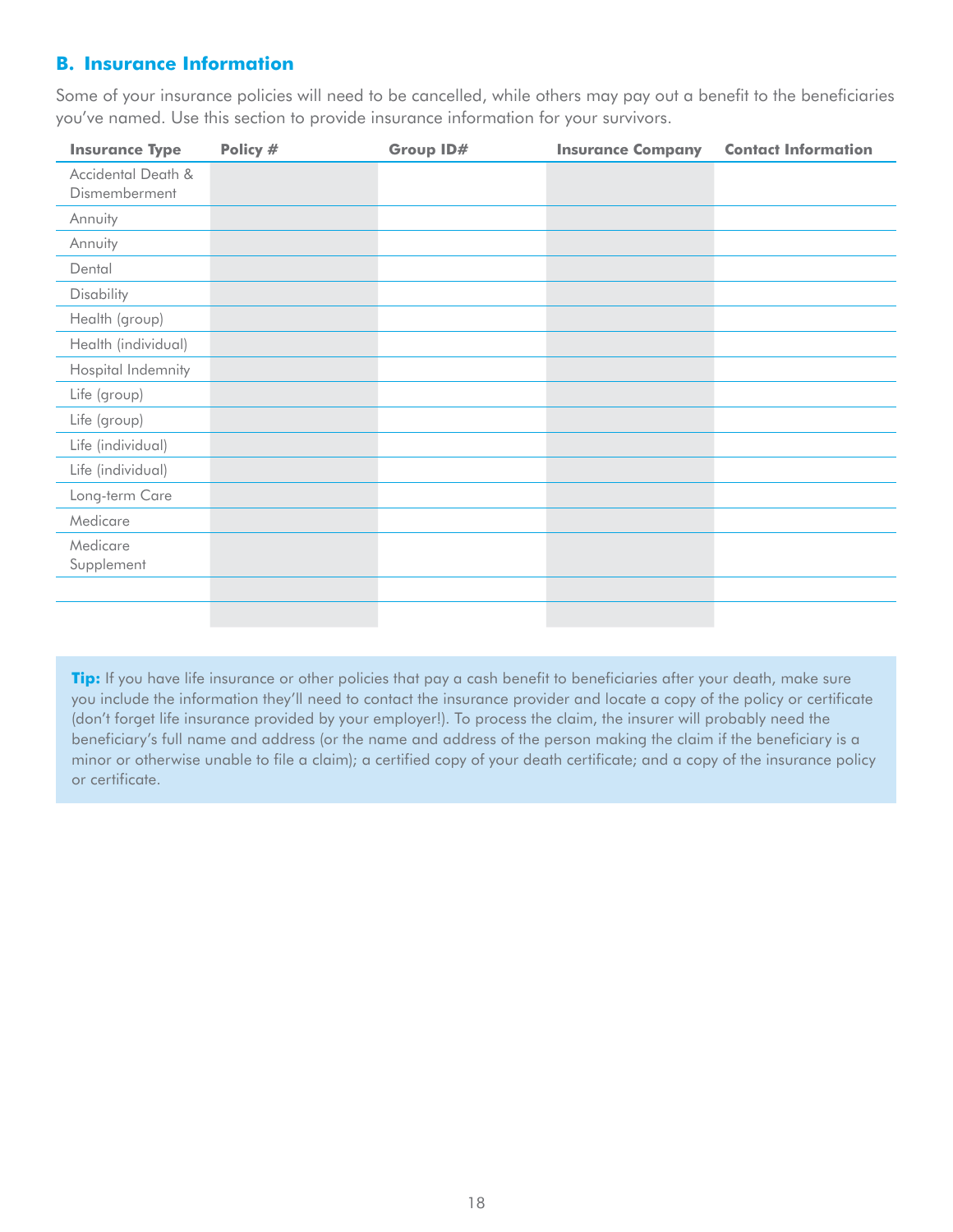## <span id="page-21-0"></span>**C. Document Locations**

Most people have a few locations where they may keep important documents – a file cabinet for some, a safe deposit box for others, and possibly a safe within the home. Your executor and family will need to be able to find many of these documents after you're gone. Use this section to provide them with locations and important access information (such as safe combinations).

#### Personal Documents

Tell your family where to find documents that may be required for identification, probate and estate administration purposes.

| <b>Document</b>                                   | <b>Location</b> | <b>Notes</b> |
|---------------------------------------------------|-----------------|--------------|
| Birth certificate                                 |                 |              |
| Citizenship certificate                           |                 |              |
| Passport                                          |                 |              |
| Social Security card                              |                 |              |
| Marriage certificate                              |                 |              |
| Divorce decree/annulment                          |                 |              |
| Your dependents' birth &<br>adoption certificates |                 |              |
|                                                   |                 |              |
|                                                   |                 |              |
|                                                   |                 |              |

**Tip:** If you pay Social Security taxes, your surviving spouse, surviving former spouse, child(ren) or parents may be entitled to certain benefits from the Social Security Administration. The benefit amount will depend upon your earnings record and the age and dependency status of your surviving family members.

**Survivor Tip:** To find out if you are entitled to benefits, visit the *Social Security website:* https://www.ssa.gov/ or call the Social Security Administration at 1-800-772-1213.

#### Tax Documents

Your survivors may need access to your tax documents. Let them know where they can find these records going back at least three years. Your attorney or accountant may be able to help you determine which records your survivors will need; your accountant may also have copies of your previous returns.

| <b>Document</b>       | <b>Location</b> | <b>Notes</b> |
|-----------------------|-----------------|--------------|
| Federal income tax    |                 |              |
| State income tax      |                 |              |
| Personal property tax |                 |              |
| Gift tax (Form 709)   |                 |              |
|                       |                 |              |
|                       |                 |              |
|                       |                 |              |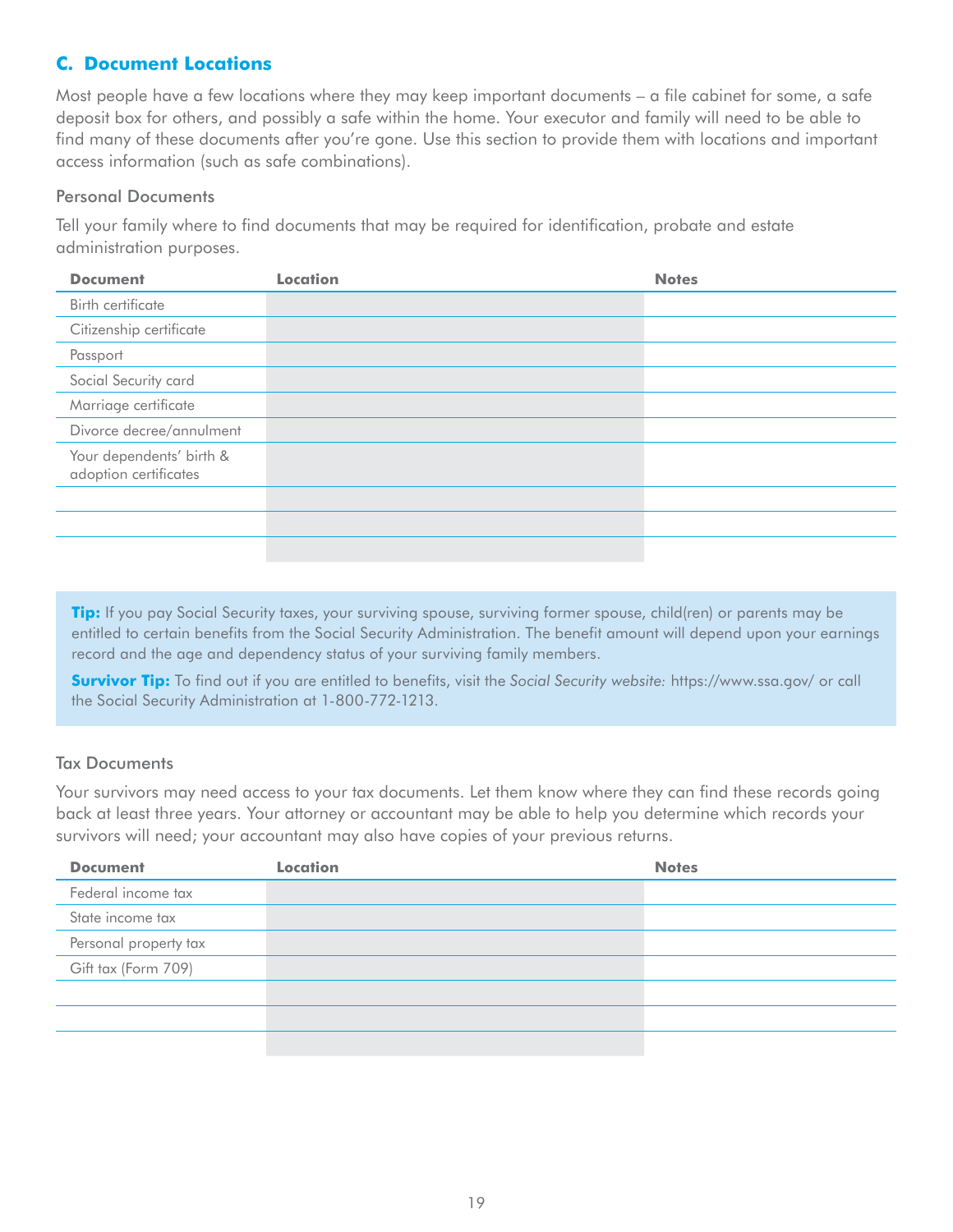#### Financial Documents

Your survivors will need access to account information for estate administration purposes and to close out your accounts, if applicable.

| <b>Document</b>                     | <b>Location</b> | <b>Notes</b> |
|-------------------------------------|-----------------|--------------|
| Bank account records                |                 |              |
| Brokerage statements                |                 |              |
| Business ownership<br>documentation |                 |              |
| Checkbook (and extra checks)        |                 |              |
| Insurance policies                  |                 |              |
| Loan documents                      |                 |              |
| Property deed(s)                    |                 |              |
| Stock & bond certificates           |                 |              |
| Trust documents                     |                 |              |
| Vehicle title(s)                    |                 |              |
|                                     |                 |              |
|                                     |                 |              |
|                                     |                 |              |

**Survivor Tip:** Some old financial documents may be disposed of once all estate-related matters have been resolved. But be sure to first check with your loved one's attorney and – if given the go-ahead – you may wish to have old financial documents shredded. Many office retail stores offer shredding services for a reasonable, per-pound fee.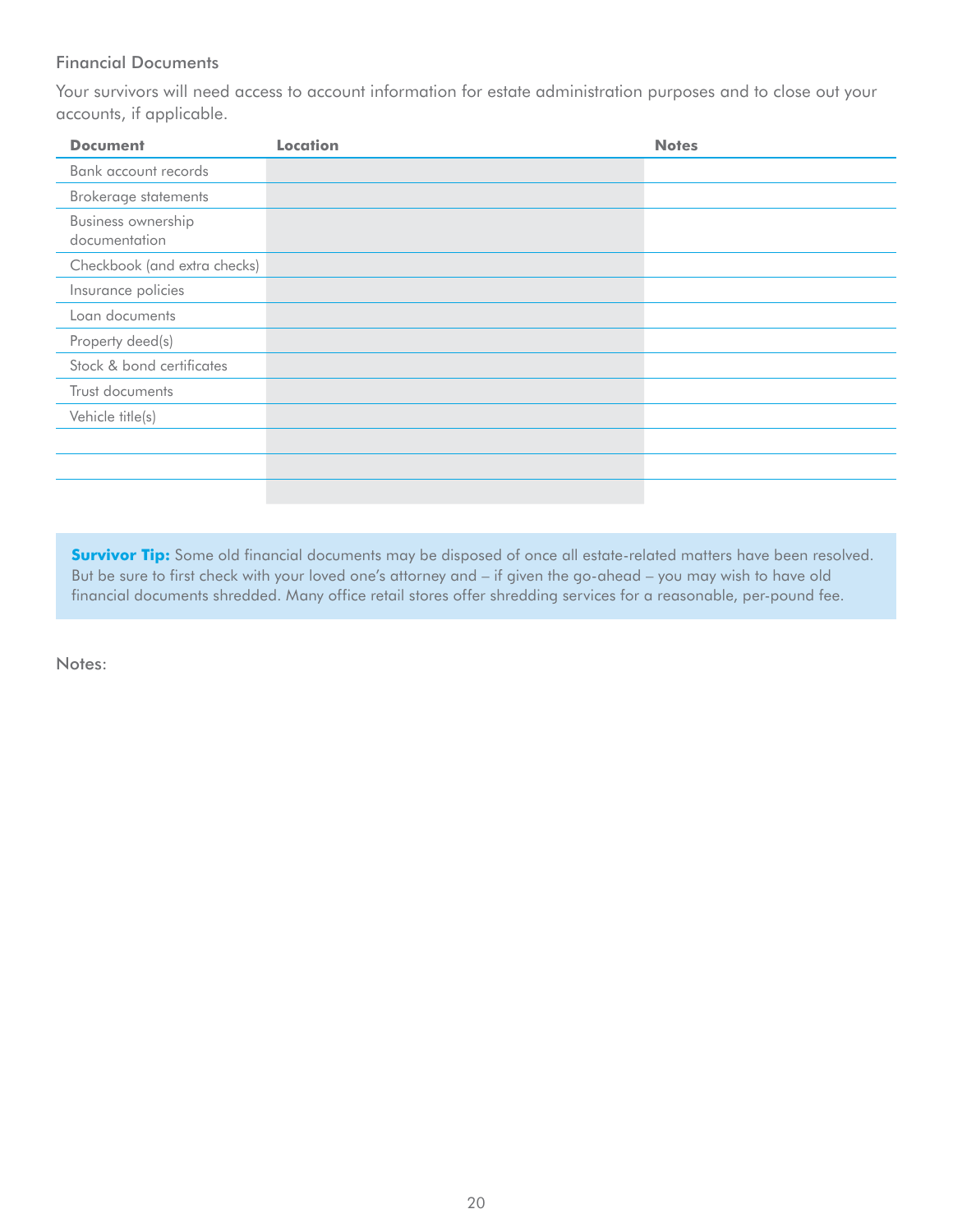## <span id="page-23-0"></span>APPENDIX I: DEATH CERTIFICATES

A certified death certificate is needed for a variety of legal purposes, including claiming life insurance proceeds. Death certificates can be obtained from the state Department of Public Health by submitting an application and paying a fee. If your funeral service provider offers to obtain death certificates for you, the cost may be included in its basic service fee.

Death records are not public records; a person may generally only request a death certificate if he or she has a personal relationship to the decedent.

Many states offer two types of death certificate: a certified copy for legal purposes and an uncertified copy for genealogical research. It is generally recommended that survivors request several certified copies.

Use the following links to access your state's death certificate application:

| Alabama                     | Kentucky              | North Dakota         |
|-----------------------------|-----------------------|----------------------|
| Alaska                      | Louisiana             | Ohio                 |
| Arizona                     | Maine                 | Oklahoma             |
| <b>Arkansas</b>             | Maryland              | Oregon               |
| California                  | <b>Massachusetts</b>  | Pennsylvania         |
| Colorado                    | Michigan              | <b>Rhode Island</b>  |
| Connecticut                 | Minnesota             | South Carolina       |
| <b>Delaware</b>             | Mississippi           | South Dakota         |
| <b>District of Columbia</b> | Missouri              | <b>Tennessee</b>     |
| Florida                     | Montana               | <b>Texas</b>         |
| Georgia                     | Nebraska              | Utah                 |
| <b>Hawaii</b>               | Nevada                | Vermont              |
| Idaho                       | <b>New Hampshire</b>  | Virginia             |
| <b>Illinois</b>             | New Jersey            | Washington           |
| Indiana                     | <b>New Mexico</b>     | <b>West Virginia</b> |
| lowa                        | <b>New York</b>       | Wisconsin            |
| <b>Kansas</b>               | <b>North Carolina</b> | Wyoming              |

The links provided direct you to websites maintained by third parties and are meant for convenience only. The AIG Companies do not have control over these websites and are not responsible for their availability, nor do they assume responsibility or liability for any content contained therein.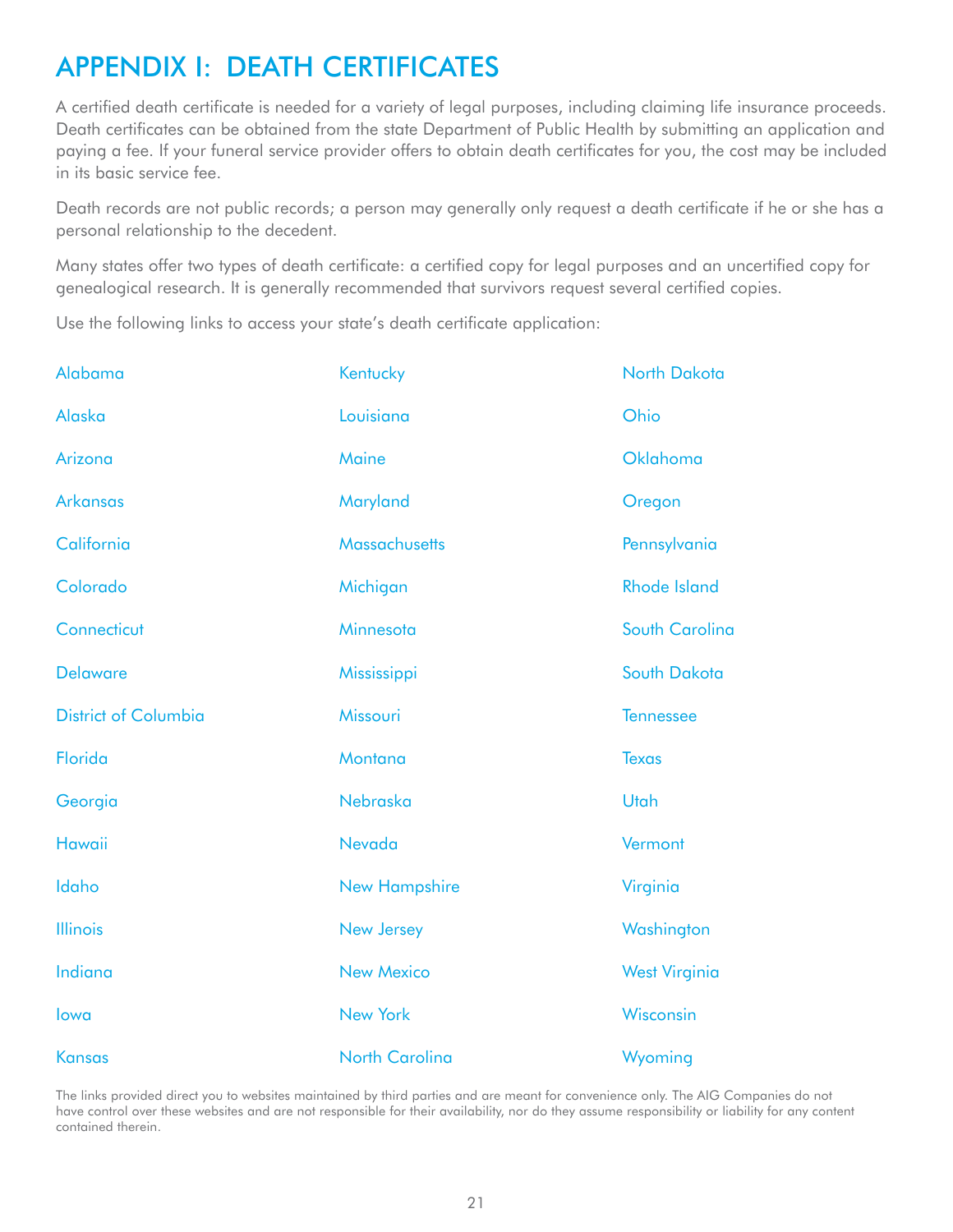## <span id="page-24-0"></span>APPENDIX II: YOUR RIGHTS AS A CONSUMER

Grieving survivors are often emotionally vulnerable and unprepared to assertively answer the many questions they'll face when trying to plan a loved one's funeral. To protect susceptible consumers from being taken advantage of by unethical funeral directors, a federal law was passed in 1984 that requires funeral service providers to adhere to certain disclosure practices.

Funeral Rule 16 CFR Part 453, more commonly known, simply, as the "Funeral Rule," is enforced by the Federal Trade Commission (FTC). The Funeral Rule is designed to make it easier for consumers to select the goods and services they want and to pay for only those they select. You can visit <http://www.consumer.ftc.gov/articles/0300-ftc-funeral-rule>for more information.\*

The FTC provides several *online and print publications* designed to explain consumer rights and help consumers navigate the complexities of funeral planning. As listed in the FTC booklet, *Shopping for Funeral Services*, consumers are granted the following rights under the Funeral Rule:

- To "buy only the funeral goods and services you want." This means you can purchase goods and services separately to get exactly what you want; although many funeral service providers offer packages, you are not required to select a package that includes items you do not want.
- To "get price information by telephone." You may request prices and other information over the phone, and funeral directors cannot require you to provide your name or other personal information before providing it.
- To "get a written itemized price list when you visit a funeral home." Any funeral home you visit must give you a copy of a price list that you can take with you when you leave.
- To "see a written price list for caskets before you see the actual caskets." This allows you to see the prices for all available caskets – not just the ones on the showroom floor.
- To "see a written price list for outer burial containers." An outer burial container helps prevent the grave from caving in. These containers are not required by law in any state but may be required by your cemetery of choice. As with caskets, funeral service providers must provide you a price list for outer burial containers prior to showing them to you.
- To "receive a written statement after you decide what you want, and before you pay." Funeral homes must provide you an itemized statement showing the cost for each selected item or service and the total cost of the funeral. If any items on the list are required by law or by your selected cemetery, this must also be disclosed on the statement.
- To "use an 'alternative container' instead of a casket for cremation." A casket is not legally required for cremation; funeral homes that offer cremation must make alternative containers (generally made of unfinished wood, pressed wood, fiberboard, cardboard or canvas) available if you prefer not to purchase a casket.
- To "provide the funeral home with a casket or urn you purchase elsewhere." A funeral service provider cannot require that you purchase a casket or urn in order to use its services, nor can it charge you a fee for using a casket or urn you purchased elsewhere. Additionally, it cannot require you to be present when the casket or urn is delivered.
- To "make funeral arrangements without embalming." Although state laws vary, no state requires embalming as a standard practice (your state may require embalming if the body is to be viewed or if it is not buried or cremated within a certain amount of time). Many states will allow refrigeration in lieu of embalming if preservation is necessary.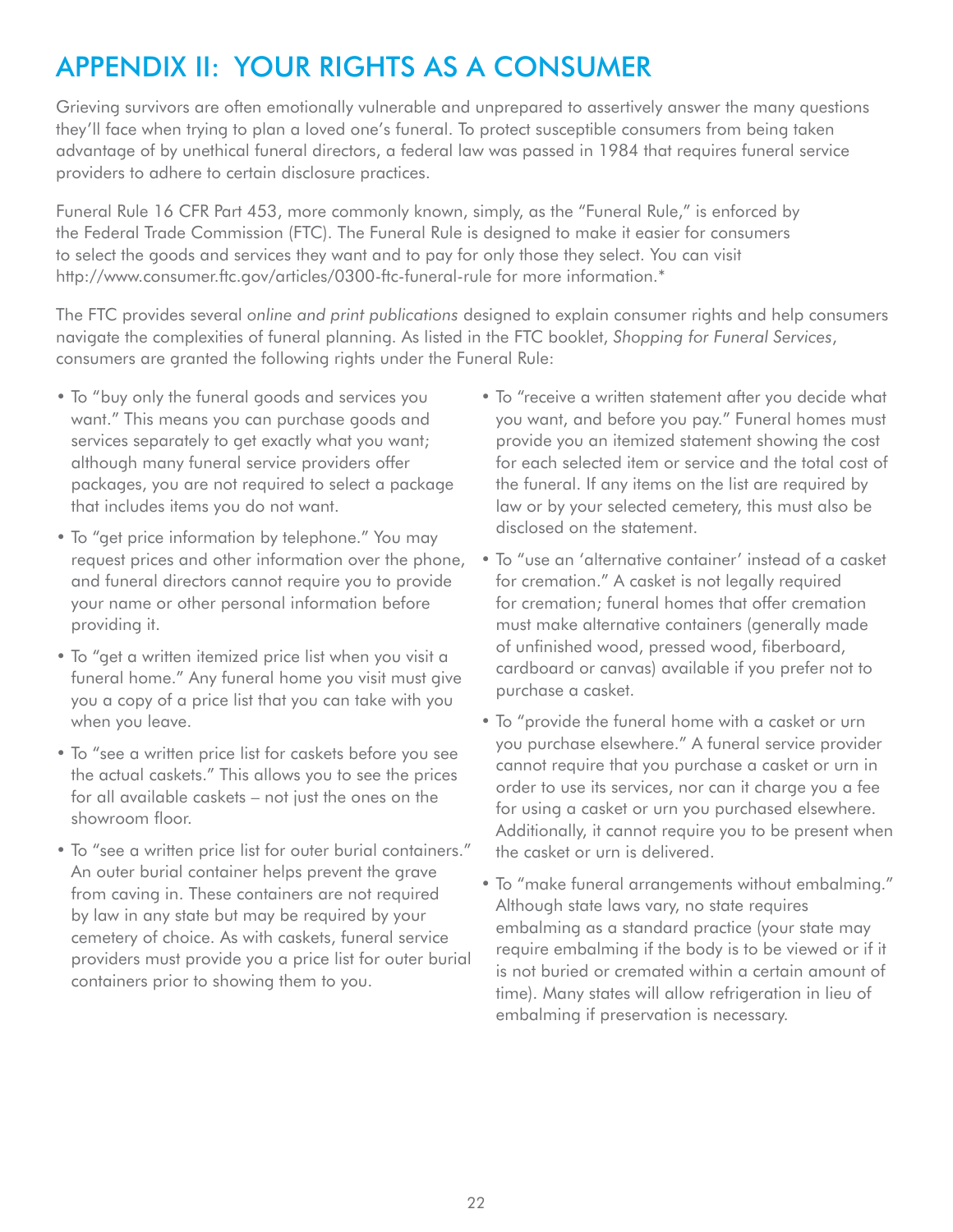Whether you're arranging your own funeral in advance or shopping for funeral services following a loved one's death, the important thing to remember is that, with the exception of following certain state laws of a practical nature, you have the right to arrange a final send-off that reflects the deceased's unique spirit without feeling pressured to spend more than you're comfortable spending.

The FTC offers the following tips to help consumers make funeral planning as stress-free as possible:

- "Compare prices from at least two funeral homes," and remember that you can purchase your casket or urn anywhere, so you can shop around for the best price.
- Request a price list and review it at home with your family, rather than making an emotionally difficult decision while at the funeral home. Never feel pressured to buy goods or services you don't really want or need.
- "Avoid emotional overspending." You can honor a loved one with a beautiful and fitting funeral without paying for the most expensive options presented.
- Remember that you have certain rights as a funeral consumer, and funeral service providers are prohibited from giving you misleading information

regarding funeral requirements. Check your state laws and make sure you know which goods and services are required by law and which are optional.

- "Apply the same smart shopping techniques you use for other major purchases." You don't necessarily need to buy a new outfit for your loved one to be buried in or print programs on high-end paper. Make a budget and stick to it.
- Plan your funeral in advance. This allows you to "comparison shop without time constraints, creates an opportunity for family discussion and lifts some of the burden from your family" when the time comes.

If you do run into issues with a funeral service provider that can't be resolved by working directly with the funeral home, you can contact the Funeral Consumers Alliance or a state or local consumer protection agency. You can also file a complaint with the FTC by contacting their Consumer Response Center toll-free at 1-877-FTC-HELP (382-4357).

\*The link provided directs you to a website maintained by a third party and is meant for convenience only. The AIG Companies do not have control over the website and they are not responsible for its availability, nor do they assume responsibility or liability for any content contained therein.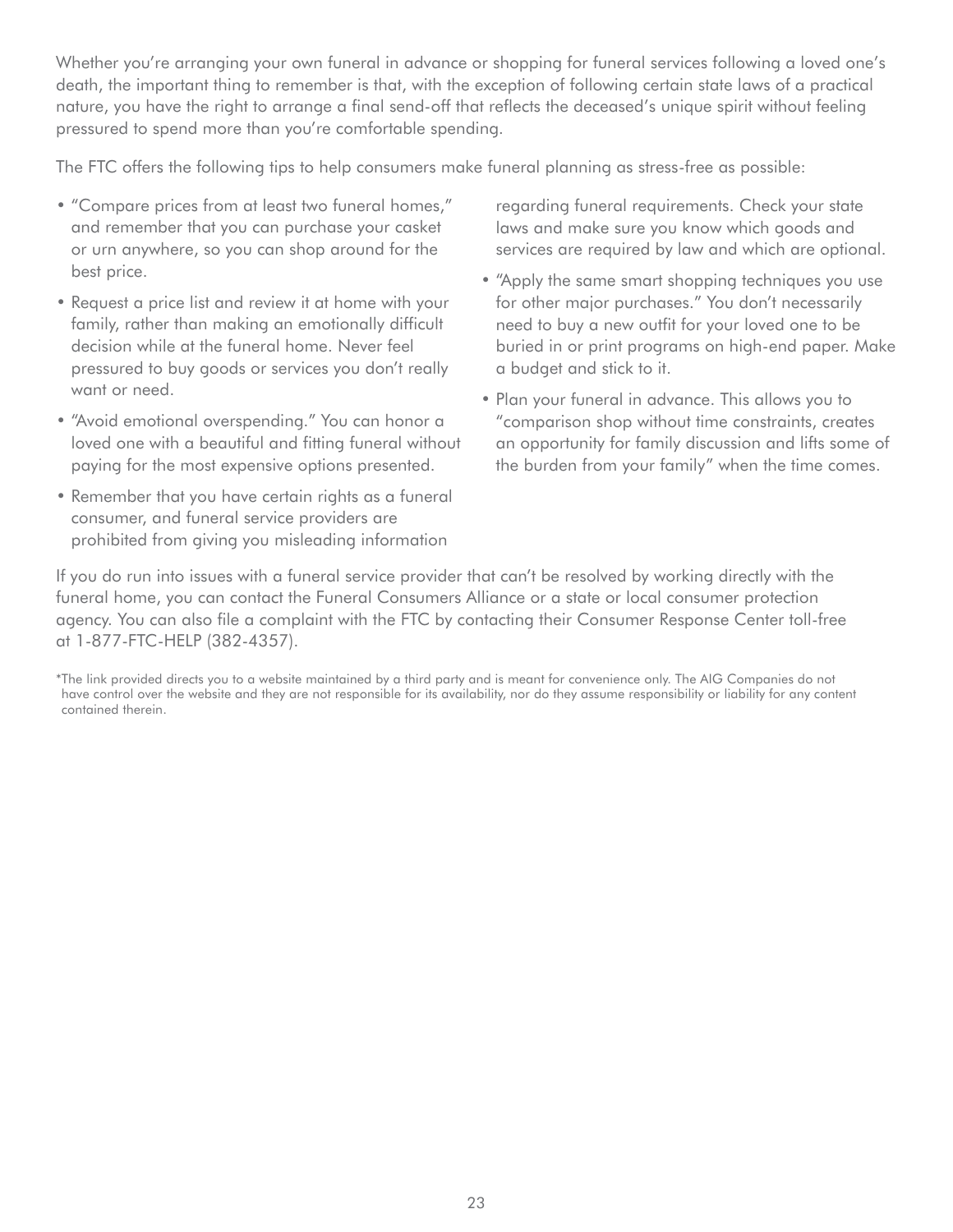## <span id="page-26-0"></span>APPENDIX III: FUNERAL COSTS\*

Because funeral arrangements vary based upon multiple factors, including family traditions, religion, personal preferences and more, there is no simple, "standard" cost for a funeral. When planning a funeral, you'll probably find yourself seeking a balance between priorities and preferences based on how much you'd like to spend.

### Basic Expense Categories

Typically, you'll need to account for expenses in the following three broad categories:

1. Basic service fees – Regardless of how simple or elaborate your funeral is, there are certain core elements that are required of everyone. Your funeral home is required by law to disclose the costs for these services up-front, as well as the specific reason for the requirement (state law, cemetery policy, etc.).

- Transportation of the remains
- Copies of death certificates
- Permits and filing fees
- Notices, obituaries, etc.
- Storage of the remains
- Coordinating arrangements with the cemetery, crematory or other third parties

Your funeral home may also charge a service fee for assistance in planning the funeral and the labor involved in completing the tasks listed above.

2. Services – A variety of optional services are available depending upon personal preference. Prices for optional services may vary from one funeral home to the next, so it's a good idea to shop around.

- Embalming
- Dressing, cosmetology and casketing
- Use of the funeral home for the viewing, ceremony or memorial service
- Use of equipment and staff for a graveside service
- Use of a hearse or limousine
- Cremation
- Gravesite setup; grave opening and closing

There may also be fees for officiating clergy, organists, soloists and other performers. Your funeral home may require a cash advance, which can be set aside to cover such fees on your behalf.

3. Merchandise – Costs for funeral- and burial-related goods can add up quickly. Funeral homes will generally have a wide range of options to fit every budget; you may also want to compare prices for higher-priced items, such as caskets and grave markers, online.

- Casket or urn
- Burial plot, crypt or niche
- Burial vault or grave liner
- Temporary grave marker
- Permanent grave marker or other monument
- Flowers
- Burial clothing
- Burial shroud
- Guest register book
- Printed programs

\*This is for informational purposes only and is not meant to represent an all-inclusive listing of costs/expenses associated with funeral planning according to any specific circumstances.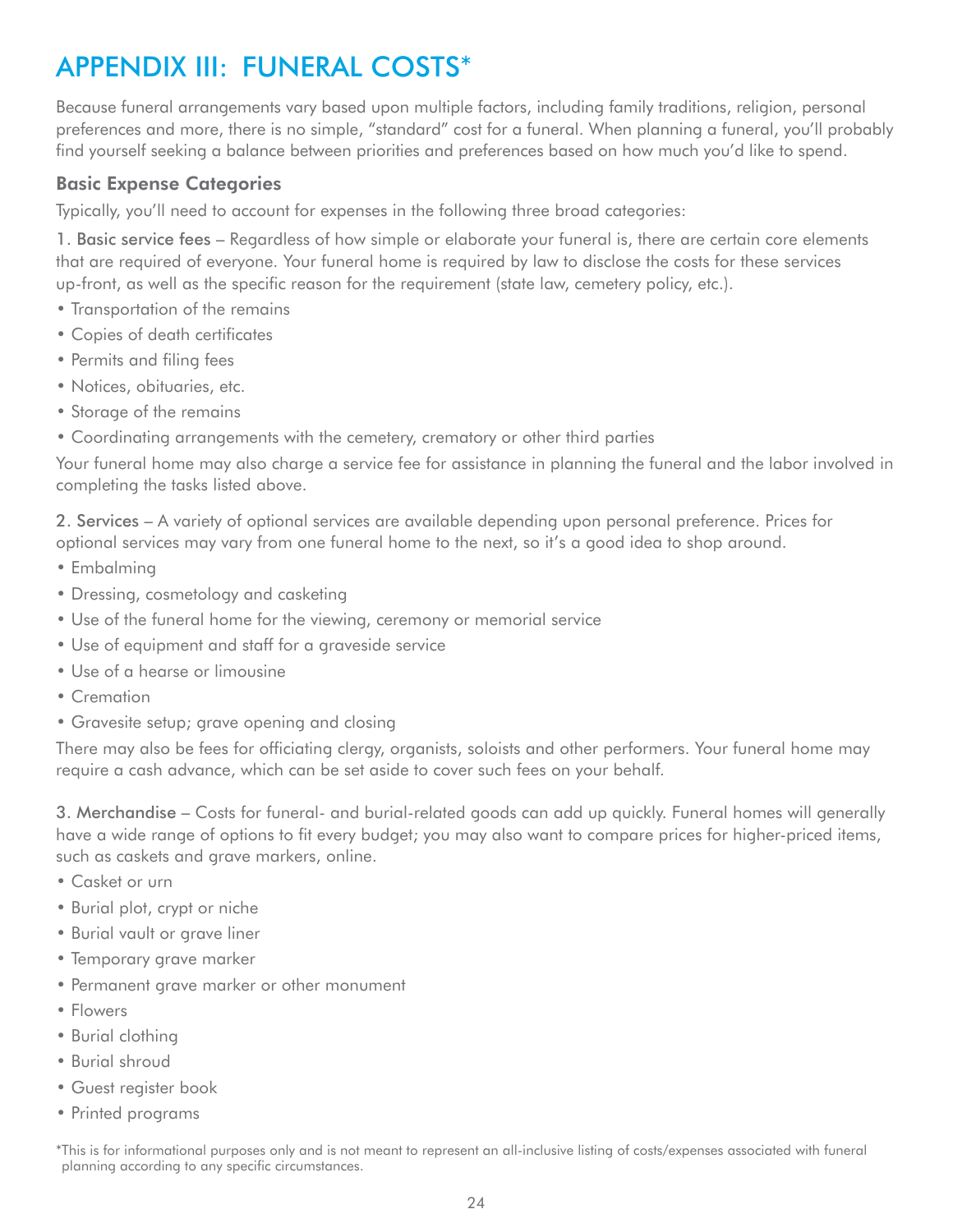<span id="page-27-0"></span>Some funeral homes may charge an additional fee if you require them to coordinate with outside service providers or vendors to arrange certain aspects of your service. It is also common for a funeral home to request a cash advance, so it can pay for goods and services from outside vendors on your behalf. Funeral service providers should give you an itemized statement displaying individual costs for all goods and services, including a good-faith estimate for any items to be purchased with a cash advance. Additionally, if a supplier of a cashadvance item offers a refund, discount or rebate, the funeral home must disclose it.

## Using Life Insurance Proceeds to Pay for a Funeral

Most funeral service providers require payment up-front for goods and services, so if you don't plan and pay for your funeral ahead of time, you'll want to make sure you've made arrangements to provide at least some of the funds your family will need to cover the costs. Life insurance benefits are often used specifically for this purpose.

If your beneficiaries want to use a life insurance benefit you've left for them to pay for your funeral, they can assign a portion of the proceeds to the funeral provider, which allows the funeral provider to receive the funds necessary to cover the funeral directly from the insurance company. The balance of the benefit will then be distributed to your beneficiaries once the funeral costs have been covered.

### Cost Comparison Worksheet

Use this worksheet to compare costs from several funeral service providers and merchandise/service vendors. Review prices both individually and as they're broken down in funeral home packages. If a funeral home offers a package that includes all the goods and services you want at a lower cost than you'd pay if you purchased each item separately, it might be an excellent way to save some money. However, you may find that purchasing various elements of your funeral from different vendors is more cost-effective.

|                                   | <b>Included</b> in<br>basic service<br>fee $\checkmark$ | <b>Funeral Home #1</b> | <b>Funeral Home #2</b> | <b>Funeral Home #3</b> |
|-----------------------------------|---------------------------------------------------------|------------------------|------------------------|------------------------|
| Funeral home basic<br>service fee |                                                         | Φ                      | \$                     | \$                     |
| Transportation of remains         |                                                         | \$                     | \$                     | \$                     |
| Death certificate (each)          |                                                         | \$                     | \$                     | \$                     |
| Permits and filing fees           |                                                         | S                      | \$                     | \$                     |
| Obituary                          |                                                         | \$                     | \$                     | \$                     |
| Storage of remains                |                                                         | \$                     | \$                     | \$                     |
|                                   |                                                         | \$                     | \$                     | \$                     |
|                                   |                                                         | \$                     | \$                     | \$                     |
|                                   |                                                         | \$                     | \$                     | \$                     |

## Basic Service Fee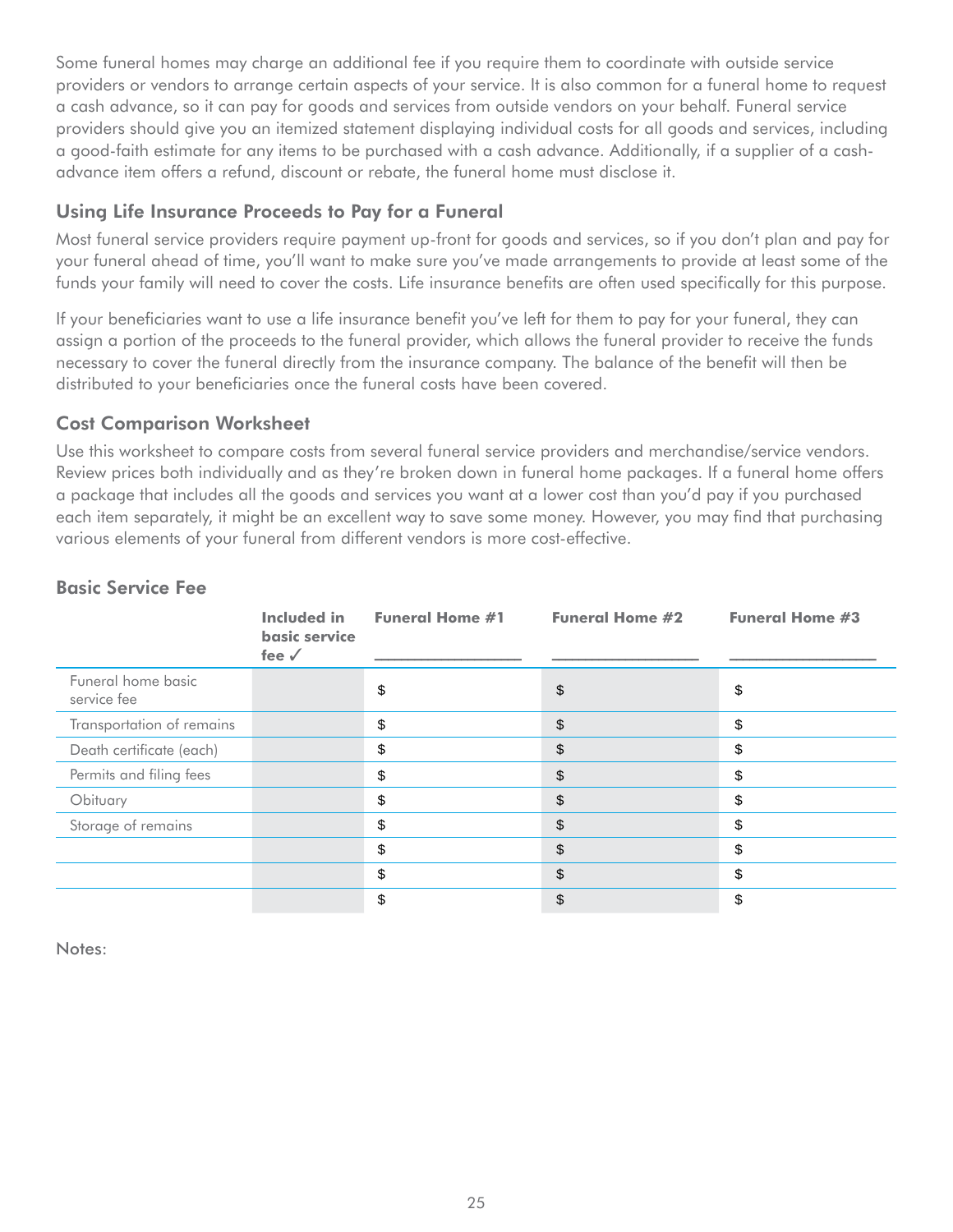Services

| Direct (immediate) burial                              | $\sqrt[6]{\frac{1}{2}}$     | \$<br>\$                                        |
|--------------------------------------------------------|-----------------------------|-------------------------------------------------|
| Cremation                                              | $\,$                        | \$<br>$\, \, \raisebox{12pt}{$\scriptstyle \$}$ |
| Embalming                                              | $\sqrt[6]{\frac{1}{2}}$     | \$<br>$\boldsymbol{\mathsf{S}}$                 |
| Dressing, cosmetology and casketing                    | $\frac{1}{2}$               | \$<br>\$                                        |
| Visitation or viewing (staff & facility use)           | $\,$                        | \$<br>$\frac{1}{2}$                             |
| Ceremony or memorial service<br>(staff & facility use) | $\boldsymbol{\hat{\theta}}$ | \$<br>\$                                        |
| Graveside service (staff & equipment)                  | $\,$                        | \$<br>\$                                        |
| Hearse or limousine rental                             | $\sqrt[6]{\frac{1}{2}}$     | \$<br>\$                                        |
| Escort vehicles for processional<br>to gravesite       | $\$\$                       | \$<br>$\frac{1}{2}$                             |
| Gravesite setup; grave opening<br>and closing          | $\sqrt[6]{\frac{1}{2}}$     | \$<br>\$                                        |
| Officiating clergy or other speaker                    | $\frac{1}{2}$               | \$<br>\$                                        |
| Organists, soloists and other performers               | $\boldsymbol{\$}$           | \$<br>$\boldsymbol{\mathsf{S}}$                 |
|                                                        | $\boldsymbol{\$}$           | \$<br>\$                                        |
|                                                        | $\frac{1}{2}$               | \$<br>\$                                        |
|                                                        | \$                          | \$<br>\$                                        |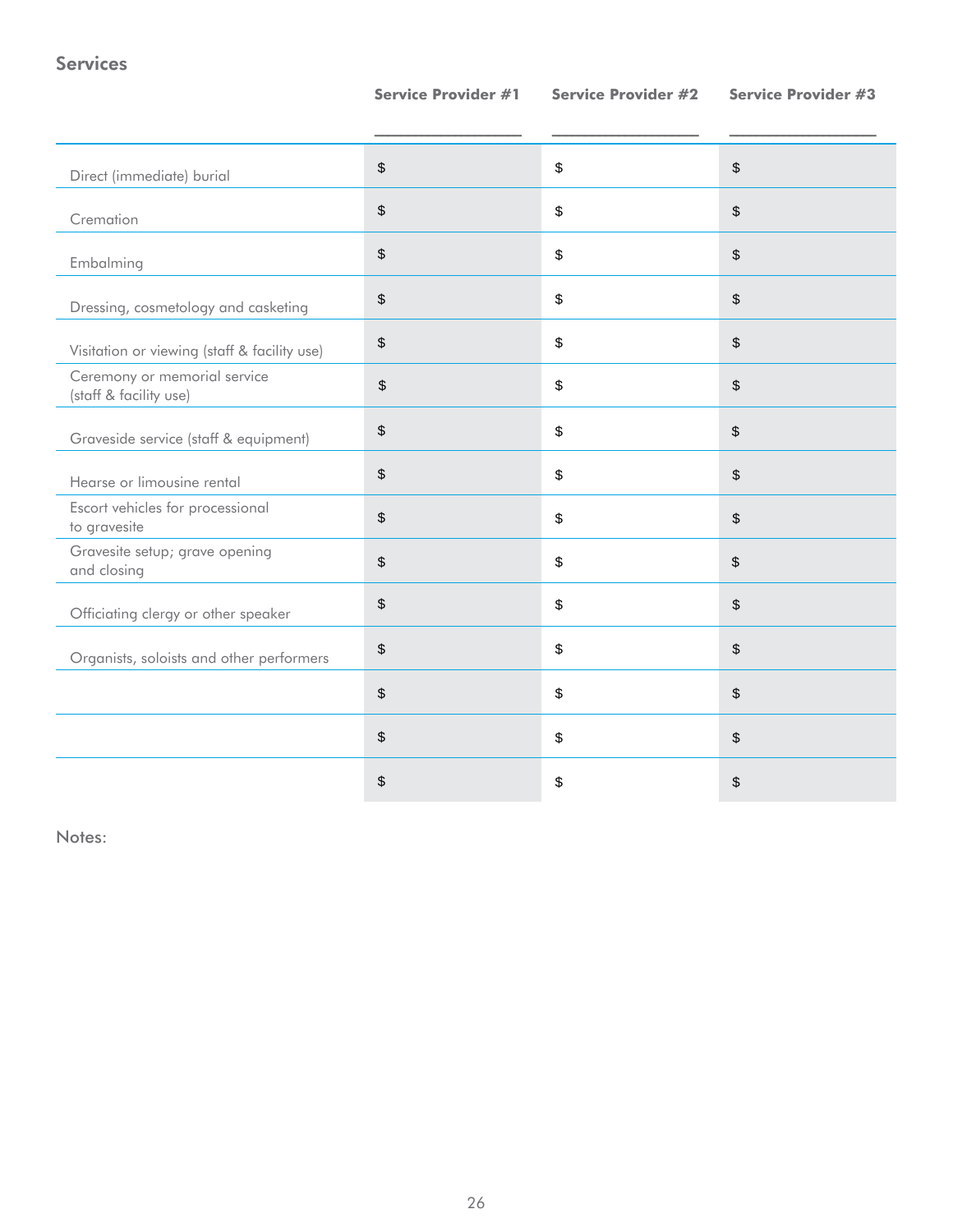## Merchandise

|                                    | Vendor #1                                 | Vendor #2                                 | Vendor #3                                 |
|------------------------------------|-------------------------------------------|-------------------------------------------|-------------------------------------------|
|                                    |                                           |                                           |                                           |
| Casket                             | $\,$                                      | \$                                        | $\, \, \raisebox{12pt}{$\scriptstyle \$}$ |
| Urn                                | $\, \, \raisebox{12pt}{$\scriptstyle \$}$ | \$                                        | $\, \, \raisebox{12pt}{$\scriptstyle \$}$ |
| <b>Burial plot</b>                 | $\, \, \raisebox{12pt}{$\scriptstyle \$}$ | $\, \, \raisebox{12pt}{$\scriptstyle \$}$ | $\, \, \raisebox{12pt}{$\scriptstyle \$}$ |
| Crypt                              | $\,$                                      | $\sqrt[6]{\frac{1}{2}}$                   | $\,$                                      |
| Niche                              | $\,$                                      | \$                                        | $\, \, \raisebox{12pt}{$\scriptstyle \$}$ |
| Burial vault or grave liner        | $\,$                                      | \$                                        | $\, \, \raisebox{12pt}{$\scriptstyle \$}$ |
| Temporary grave marker             | $\, \, \raisebox{12pt}{$\scriptstyle \$}$ | \$                                        | $\, \, \raisebox{12pt}{$\scriptstyle \$}$ |
| Permanent grave marker or monument | $\, \, \raisebox{12pt}{$\scriptstyle \$}$ | \$                                        | $\, \, \raisebox{12pt}{$\scriptstyle \$}$ |
| Flowers                            | $\,$                                      | $\,$                                      | $\, \, \raisebox{12pt}{$\scriptstyle \$}$ |
| <b>Burial clothing</b>             | $\,$                                      | $\,$                                      | $\,$                                      |
| <b>Burial shroud</b>               | $\,$                                      | \$                                        | $\, \, \raisebox{12pt}{$\scriptstyle \$}$ |
| Guest register book                | $\, \, \raisebox{12pt}{$\scriptstyle \$}$ | $\, \, \raisebox{12pt}{$\scriptstyle \$}$ | $\, \, \mathbb{S} \,$                     |
| Printed programs                   | $$\mathbb{S}$$                            | \$                                        | $\,$                                      |
|                                    | $\,$                                      | \$                                        | $\,$                                      |
|                                    | $\,$                                      | $\,$                                      | $\,$                                      |
|                                    | $\, \, \raisebox{12pt}{$\scriptstyle \$}$ | $\,$                                      | \$                                        |